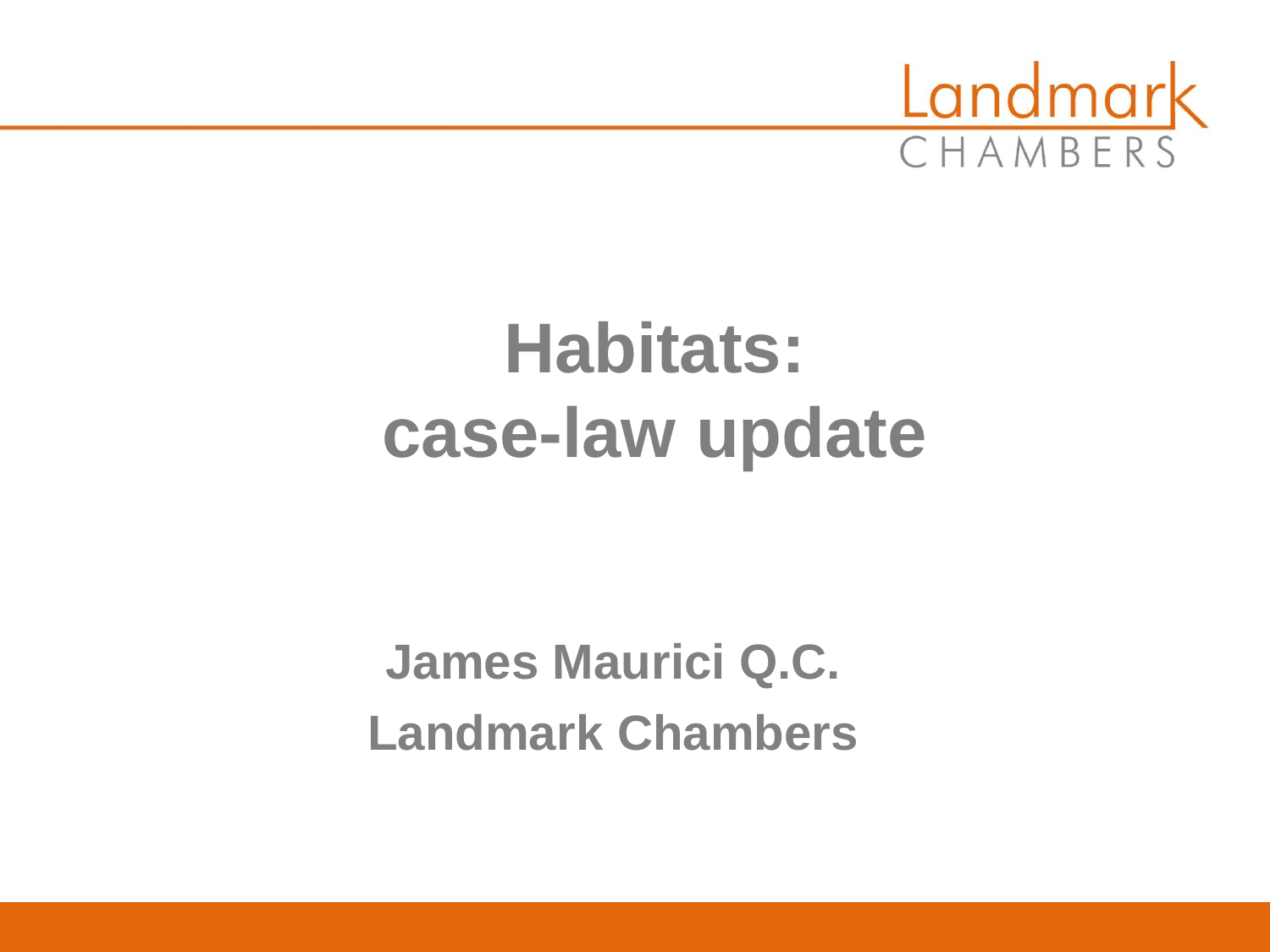#### **7 recent cases**

- **(1)** *Cornwall Waste Forum St Dennis Branch v Secretary of State for Communities and Local Government* [2012] Env. L.R. 34 (29 March 2012, CA E&W);
- **(2)** *Walton v Scottish Ministers* [2013] P.T.S.R. 51 (17 October 2012, SC (Sc.));
- **(3)** *Alternative A5 Alliance's Application for Judicial Review* [2013] NIQB 30 (12 March 2013, HC NI);
- **(4)** *R. (Buckinghamshire CC) v Secretary of State for Transport* [2013] EWHC 481 (Admin) (15 March 2013, HC E&W);
- **(5)** *Sweetman v An Bord Pleanala* [2013] 3 C.M.L.R. 16 (11 April 2013, CJEU);
- **(6)** *Elliott v Secretary of State for Communities and Local Government* [2013] EWCA Civ 703 (23 April 2013, CA E&W);
- **(7)** *R. (Prideaux) v Buckinghamshire CC* [2013] Env. L.R. 32 (29 April 2013, HC E&W).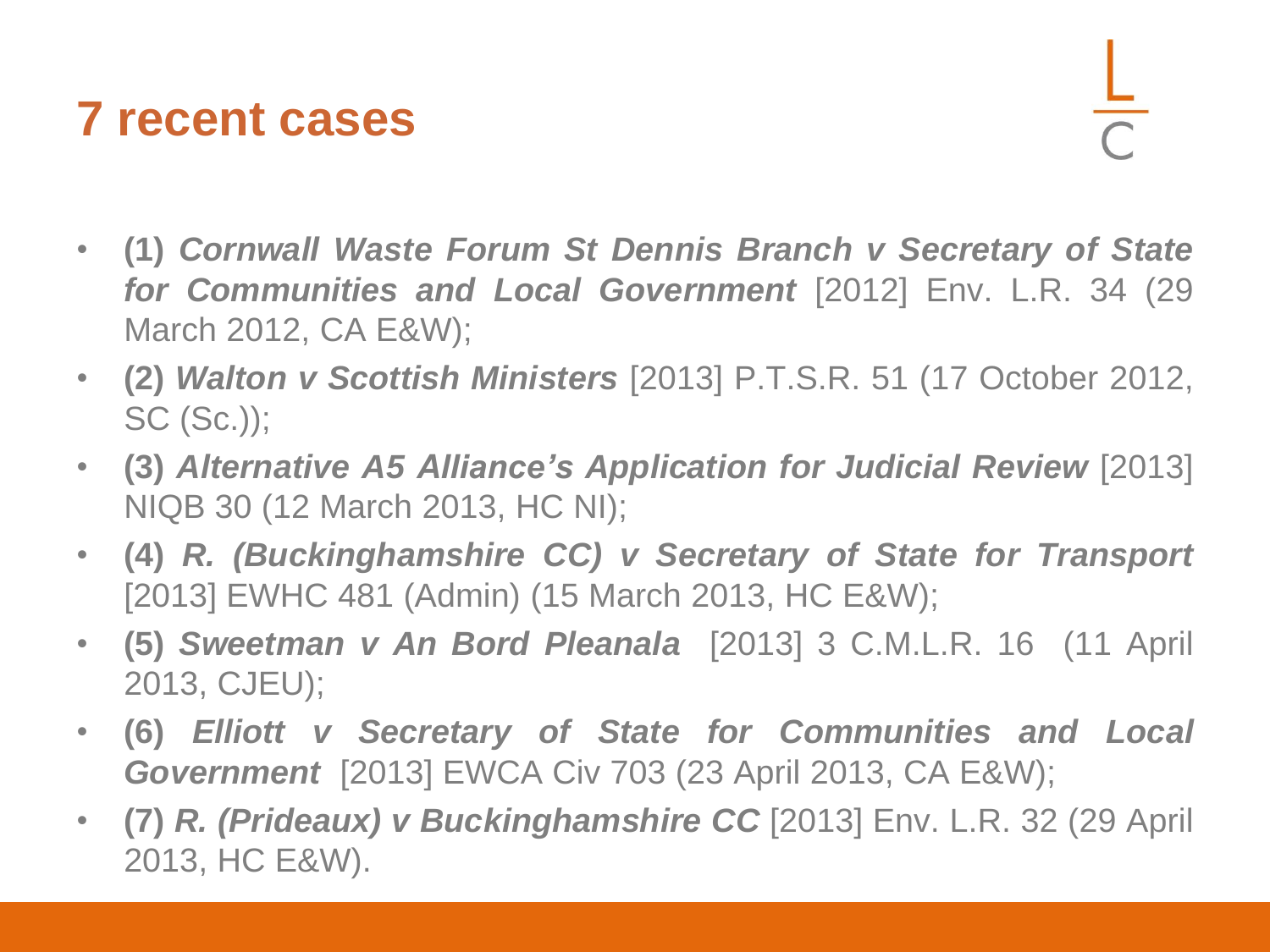#### **Cases relevant to:**

- Scope of Habitats Directive: *Buckinghamshire*
- Stage 1: screening under Art. 6(3): *Alternative A5*
- Stage 2: undertaking an AA under Art. 6(3):
	- *Cornwall*; and
	- *Sweetman* A-G case "*unusual*" much of CJEU case-law on situations where no AA undertaken; in *Sweetman* there was an AA undertaken with "*great care*" but issue was with conclusion reached
- The inter-relationship between grant of planning permission and NE's licensing functions in respect of protected species: *Elliott* and *Prideaux*
- The discretion not to quash in a challenge alleging failures in relation to EU law including habitats: *Walton*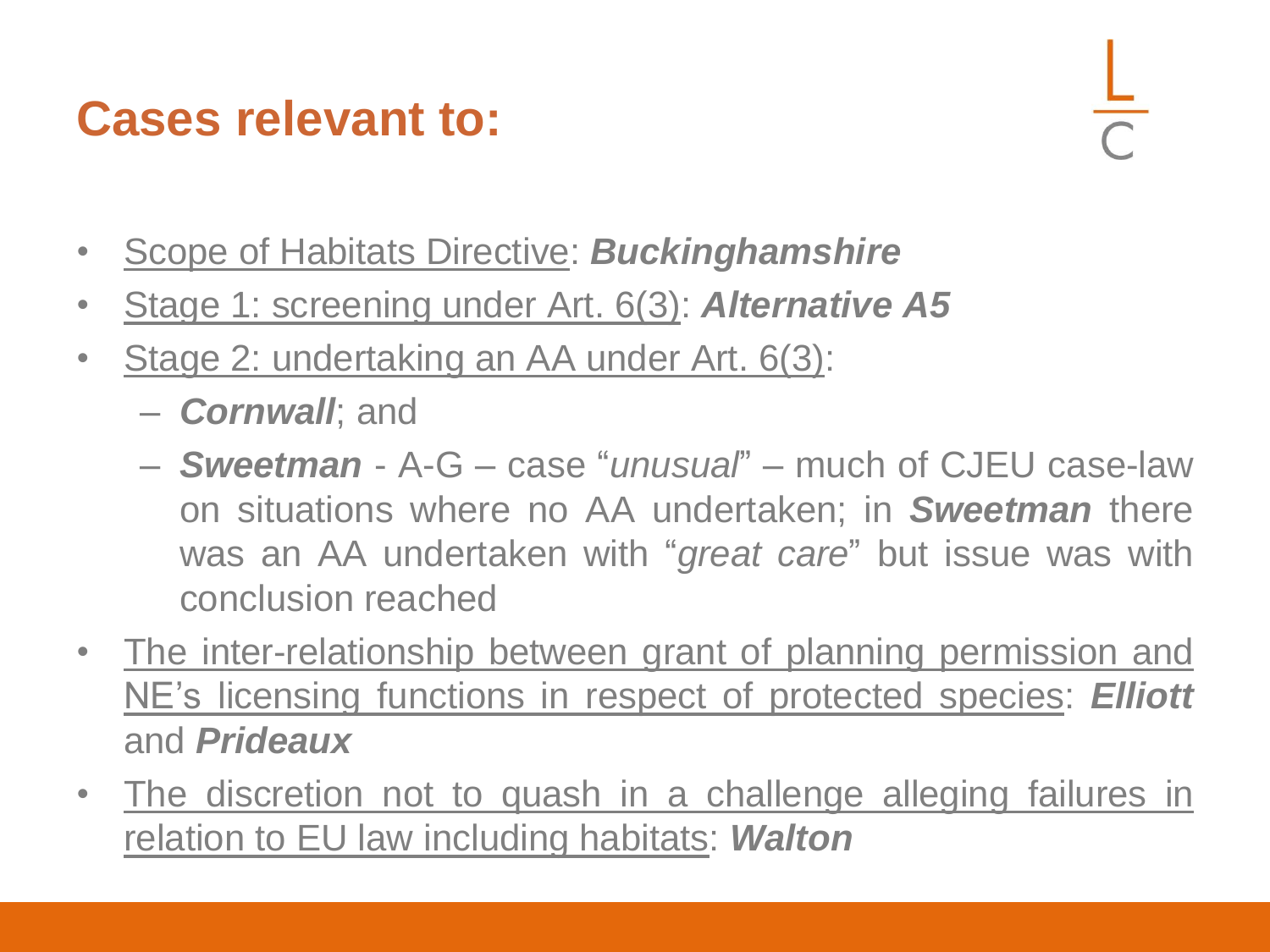#### **Focus on: habitats protection**

- Article 6:
	- *3. Any plan or project not directly connected with or necessary to the management of the site but likely to have a significant effect thereon, either individually or in combination with other plans or projects, shall be subject to appropriate assessment of its implications for the site in view of the site's conservation objectives. In the light of the conclusions of the assessment of the implications for the site and subject to the provisions of paragraph 4, the competent national authorities shall agree to the plan or project only after having ascertained that it will not adversely affect the integrity of the site concerned and, if appropriate, after having obtained the opinion of the general public.*
	- *4. If, in spite of a negative assessment of the implications for the site and in the absence of alternative solutions, a plan or project must nevertheless be carried out for imperative reasons of overriding public interest, including those of a social or economic nature, the Member State shall take all compensatory measures necessary to ensure that the overall coherence of Natura 2000 is protected. It shall inform the Commission of the compensatory measures adopted.*
- Regs. 61 and 62 of the Conservation of Habitats and Species Regulations 2010 transpose these requirements.
- Also Arts 12 & 16 transposed by regs. 41 & 53 protection of species.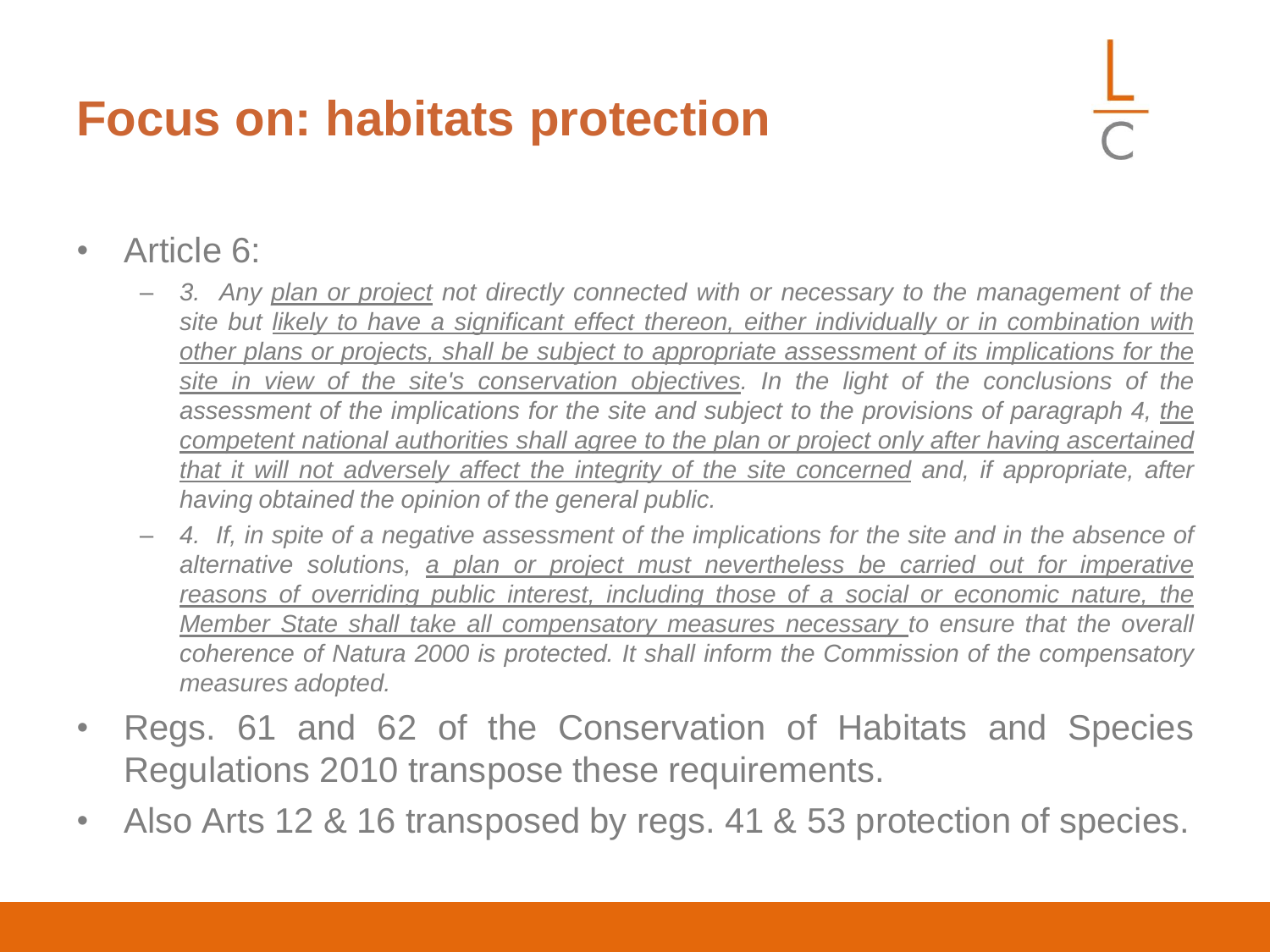#### *Scope: Buckinghamshire (1)*

- 5 JRs of Command Paper "*High Speed Rail: Investing in Britain's Future – Decisions and Next Steps*", the DNS.
- New high speed rail network connecting London to Birmingham, and then on to Leeds and Manchester, in a second phase - the Y Network. DNS – Hybrid Bill for each phase.
- One of grounds was habitats lack of AA for the DNS.
- S/S argued:
	- the DNS was not itself a "plan" and was not even said to be a "project" (that would follow via Bill process);
	- In any event screening concluded no likely significant effects from Phase 1 in relation to protected sites;
	- No analysis of Phase 2 could have been undertaken at the time of the DNS, for want of a route capable of such assessment.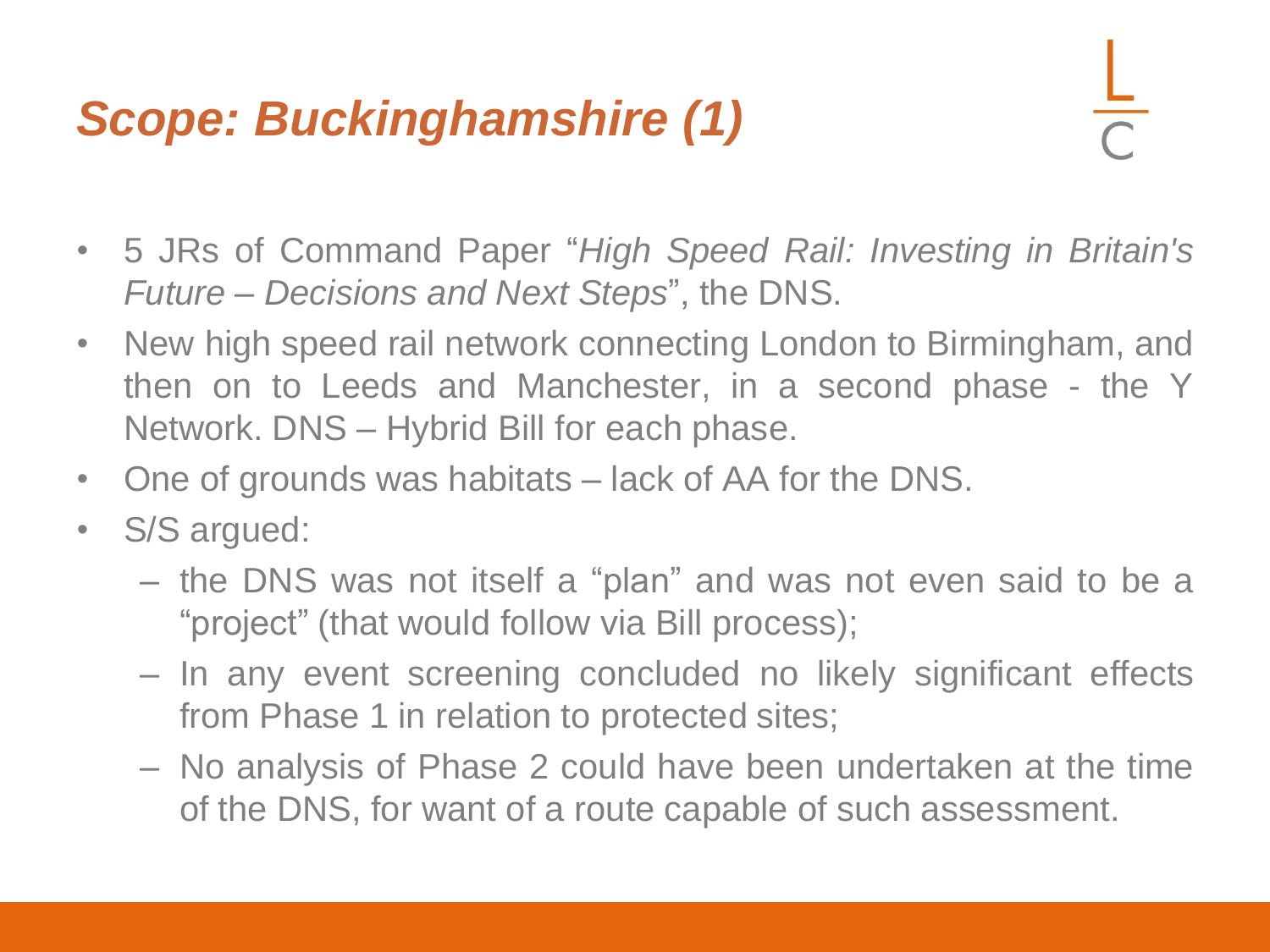#### *Scope: Buckinghamshire (2)*

- Judge held:
	- (1) DNS not a "plan" applying *R (Boggis) v Natural England* [2010] PTSR 725 - DNS is a decision by the promoter of a project as to the project for which development consent will be sought from another body - Parliament, the decision-maker, why, in what form and through what process;
	- (2) "*the DNS, of itself, lacks legal consequences*";
	- (3) Habitats Directive need to be complied with before Parliament in Bill grants consent for project – HS2 Phase 1.
- Appeal to CA but not on habitats grounds; but on similar issue of whether a "plan or programme" for SEA Directive purposes; appeal fails 2:1;
- Further appeal to Supreme Court (7 Judges); heard last week.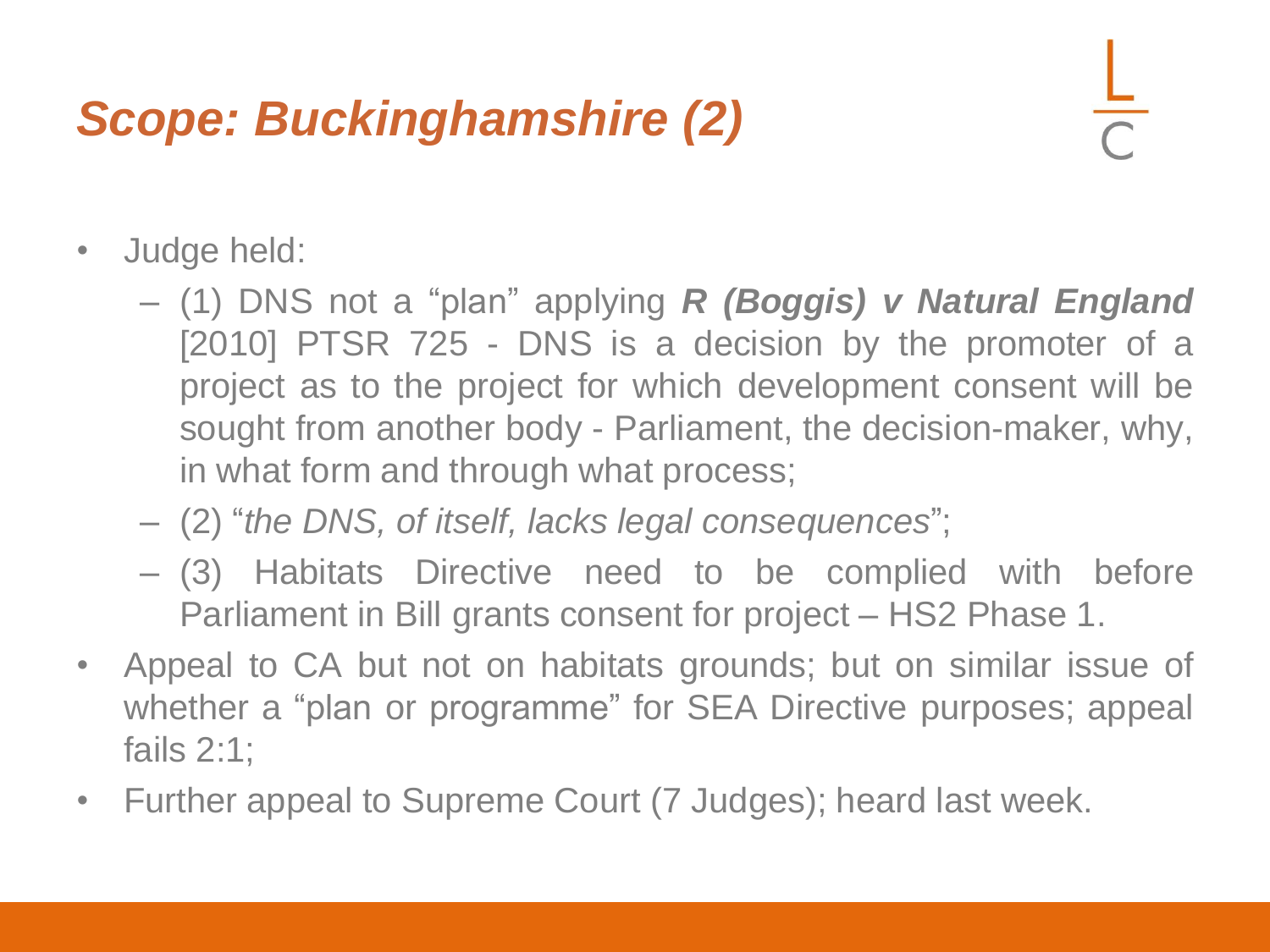# **Screening:** *A5 (1)*

- Recent quashing by High Court, NI of decision of the Minister for Regional Development re A5 Western Transport Corridor dual carriageway scheme
- C alleged a failure to carry out an AA of rivers Foyle and Finn SAC under the Habitats Directive.
- Assessment entitled "*Screening Report – SAC Watercourses. A5 Western Transport Corridor*" by Department's consultants concluded – "*unlikely to lead to significant effects upon the SAC watercourse*" – so no AA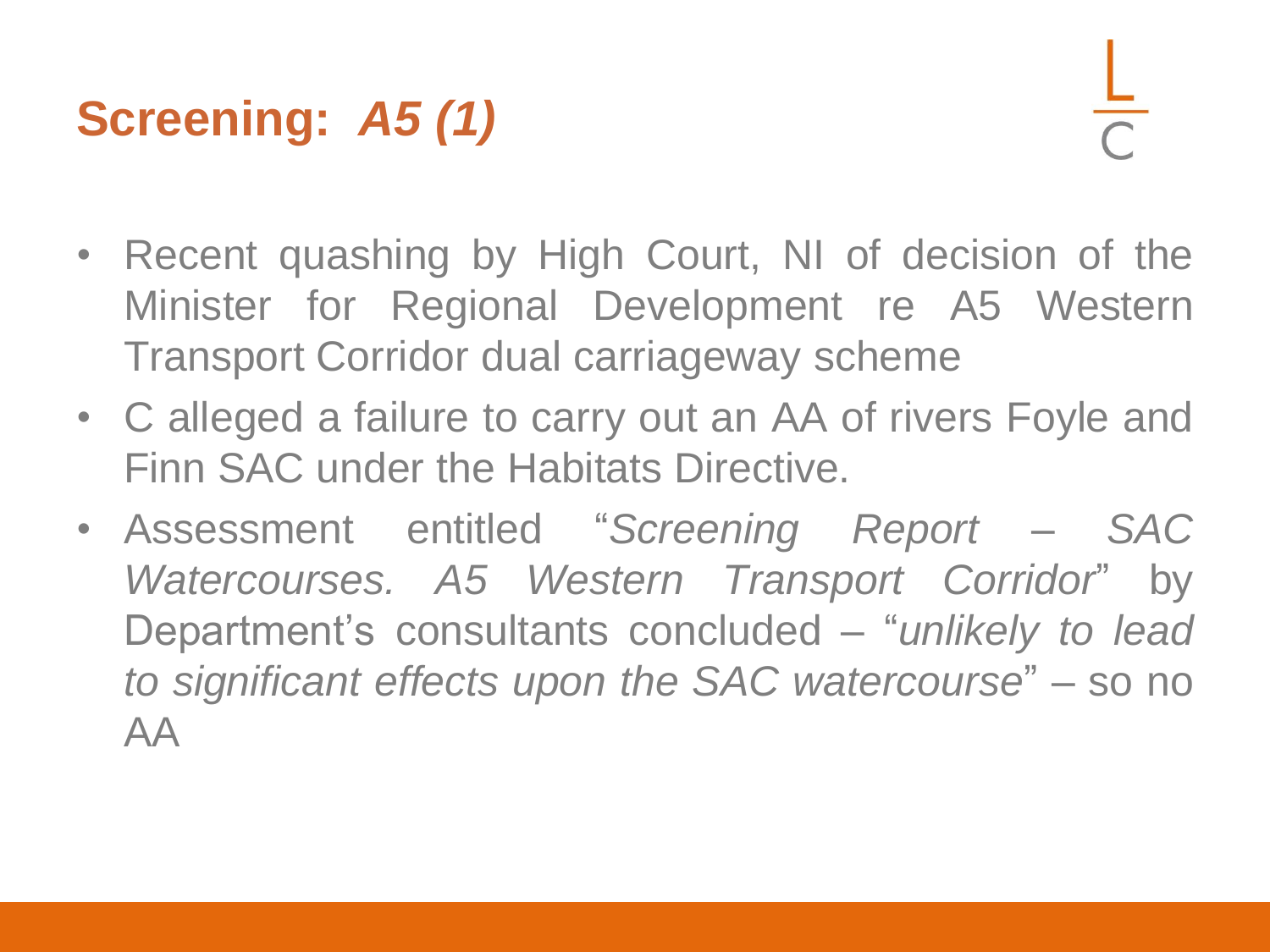# **Screening:** *A5 (2)*

- Grounds:
	- a) erred in considering mitigation proposed at the screening stage to determine the significant effects on the SAC;
	- (b) erred in considering mitigation proposals at the screening stage to determine the significant effects on SACs *where there is doubt as to the efficacy of the mitigation proposals*.
	- (c) a continuing obligation to screen in the light of evidence of the Loughs Agency at inquiry erred in not concluding need for an AA thereafter.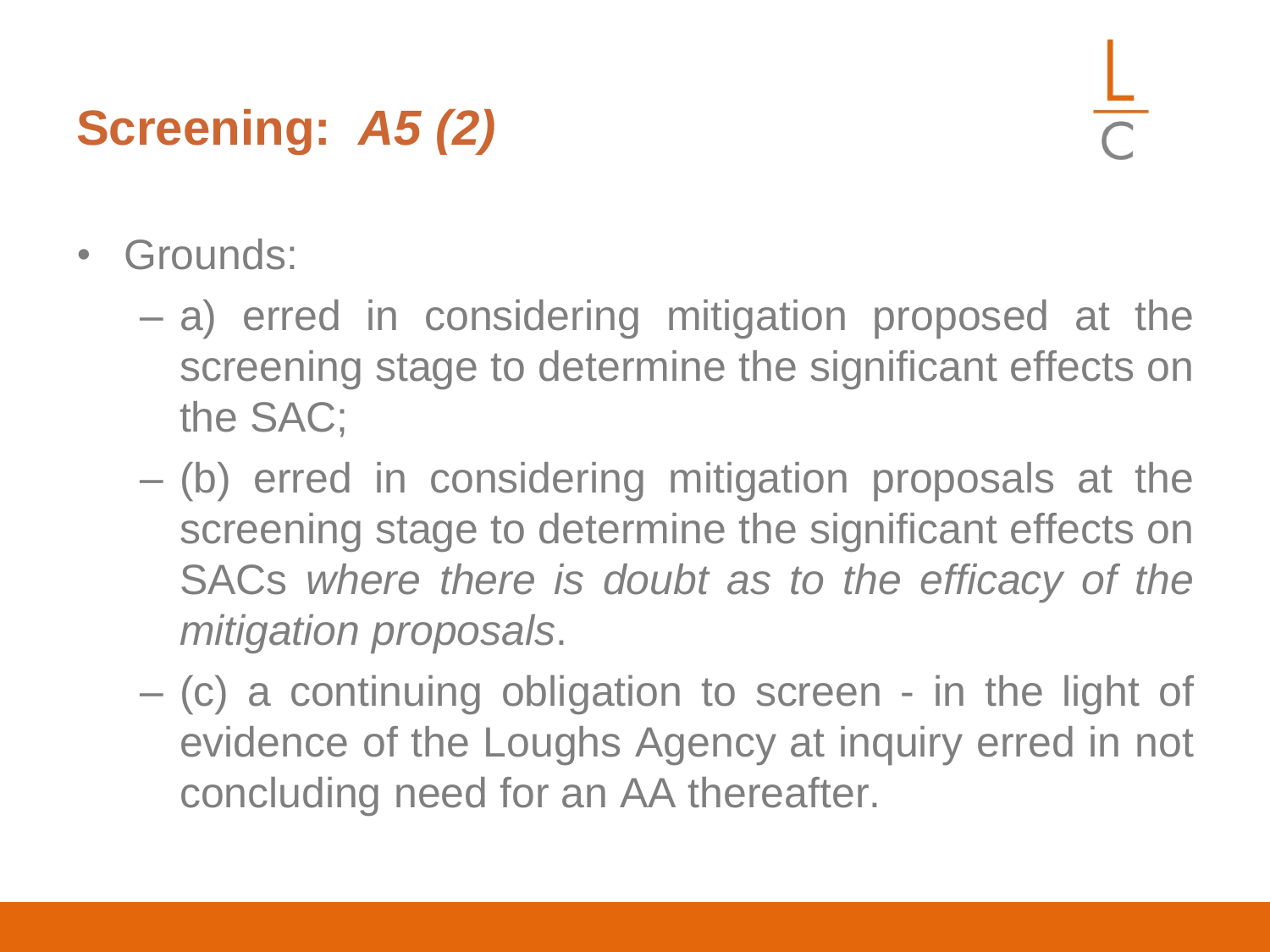# **Screening:** *A5 (3)*

- (1) MITIGATION AT SCREENING STAGE:
	- C relied on A-G in *Sweetman* at para. 71 *"[i]n principle, the possibility of avoiding or minimising adverse effects should be irrelevant as regards determining the need for an appropriate assessment. It appears doubtful that such measures could be carried out with sufficient precision in the absence of the factual basis of a specific assessment*"
	- Contrary to *R (Hart District Council) v Secretary of State for the Communities and Local Government* [2008] EWHC 1204 Sullivan J and see also more recently: *Hargreaves v SSCLG* [2012] Env L.R. 9 and *R. (Long) v Monmouthshire CC* [2012] EWHC 3130 (Admin).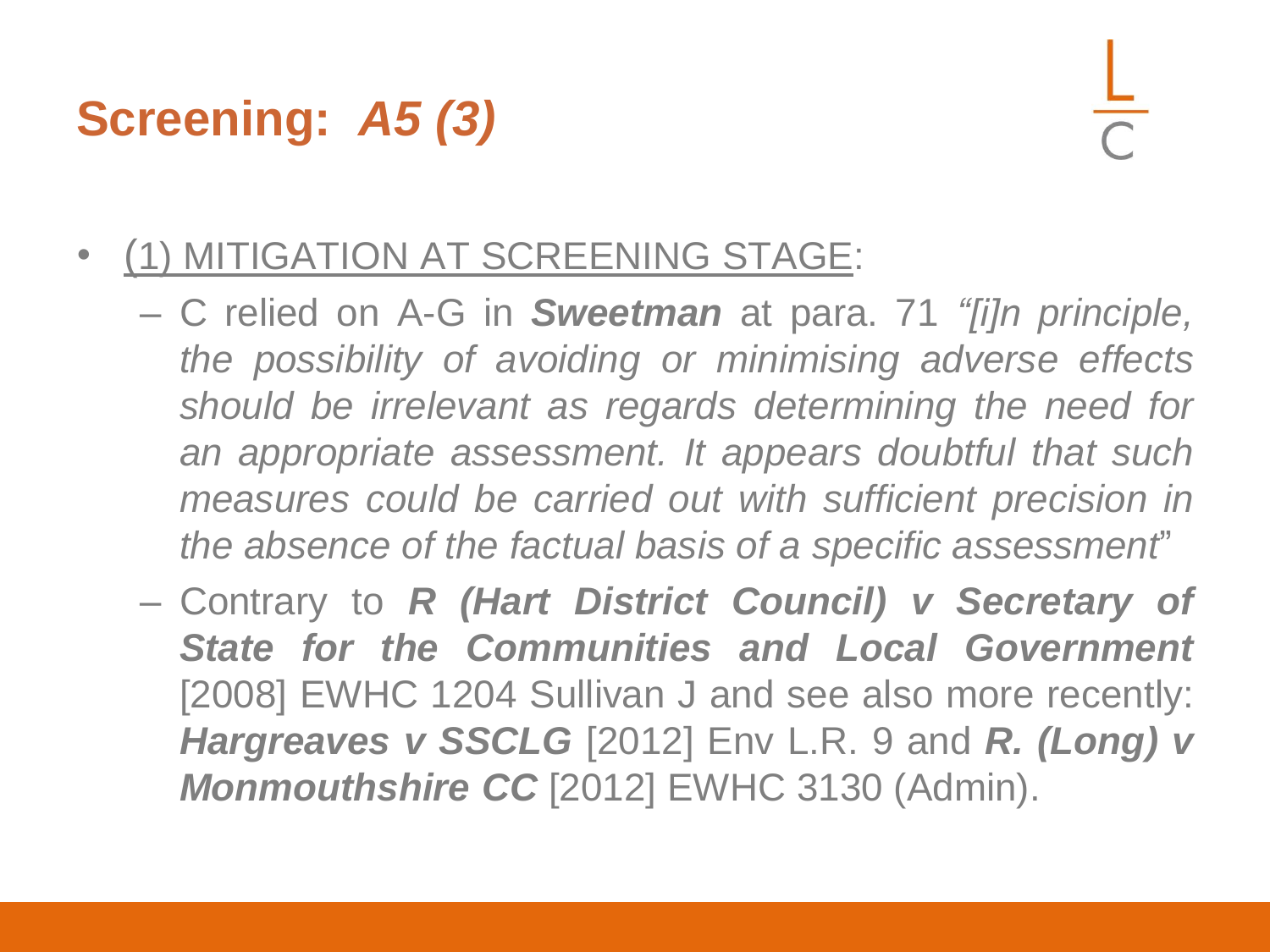# **Screening:** *A5 (4)*

- (2) TEST:
	- Applying *Hart* can have regard to mitigation in screening but as Sullivan J said *"If the competent authority does not agree with the proponents' view as to the likely efficacy of the proposed mitigation measures, or is left in some doubt as to the efficacy, then it will require an appropriate assessment because it will not have been able to exclude the risk of a significant effect on the basis of objective information ..."*
	- HC, NI proceeded on basis at screening stage could consider mitigation – test as above ...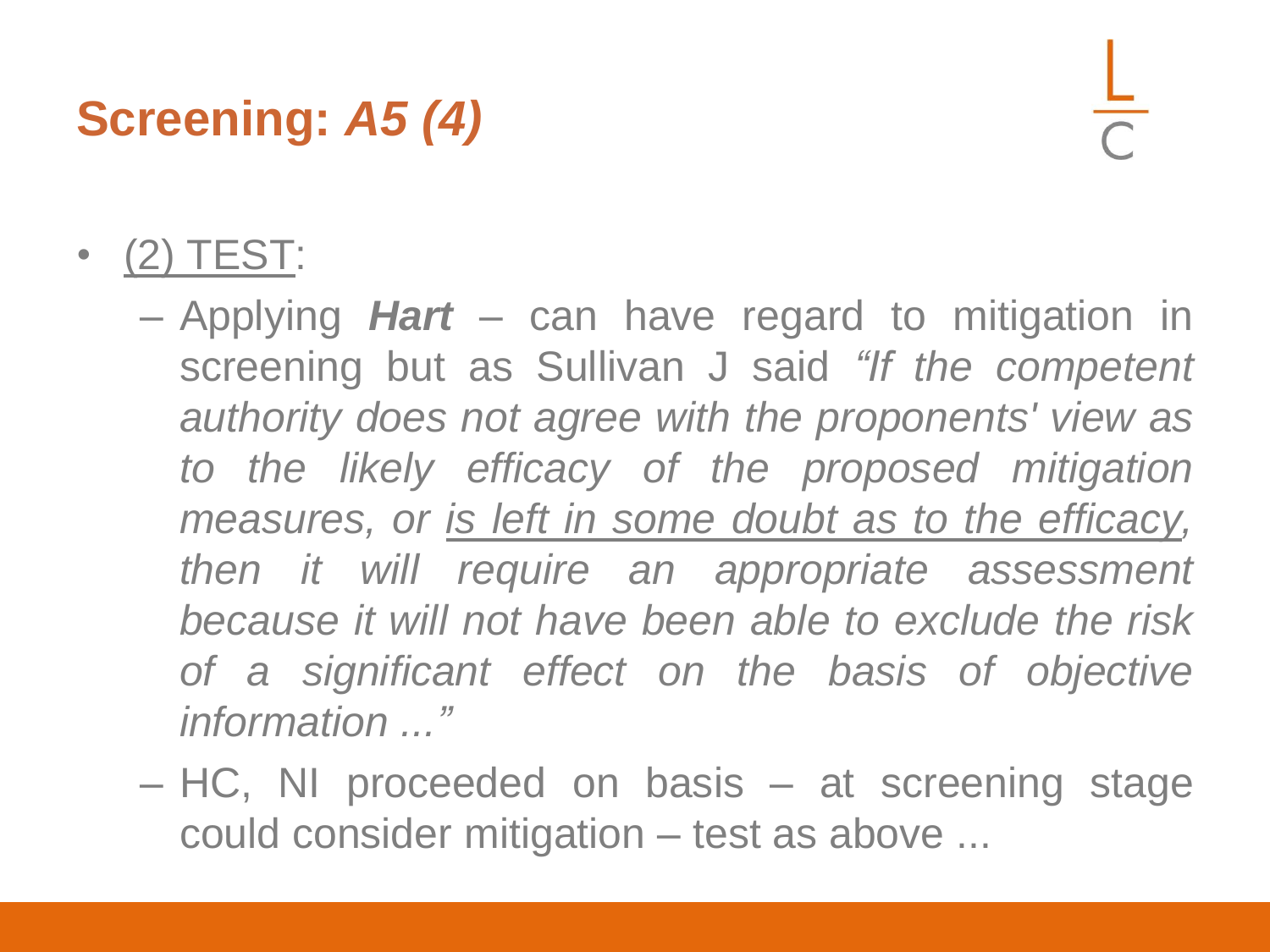# **Screening:** *A5(5)*

- Witness at inquiry for Loughs Agency with the primary responsibility for the Foyle and the Finn.
- Court held his evidence raised doubts as to the efficacy of the remedial measures and consequently if the remedial measures were not effective likely significant effects on the integrity of the Foyle and the Finn SAC.
- Evidence was unchallenged so that the risk of likely significant effects on the integrity of the SAC could not be excluded on the basis of objective information.
- Accordingly an AA should have been but was not carried out
- Department must have had doubts as to efficacy given evidence.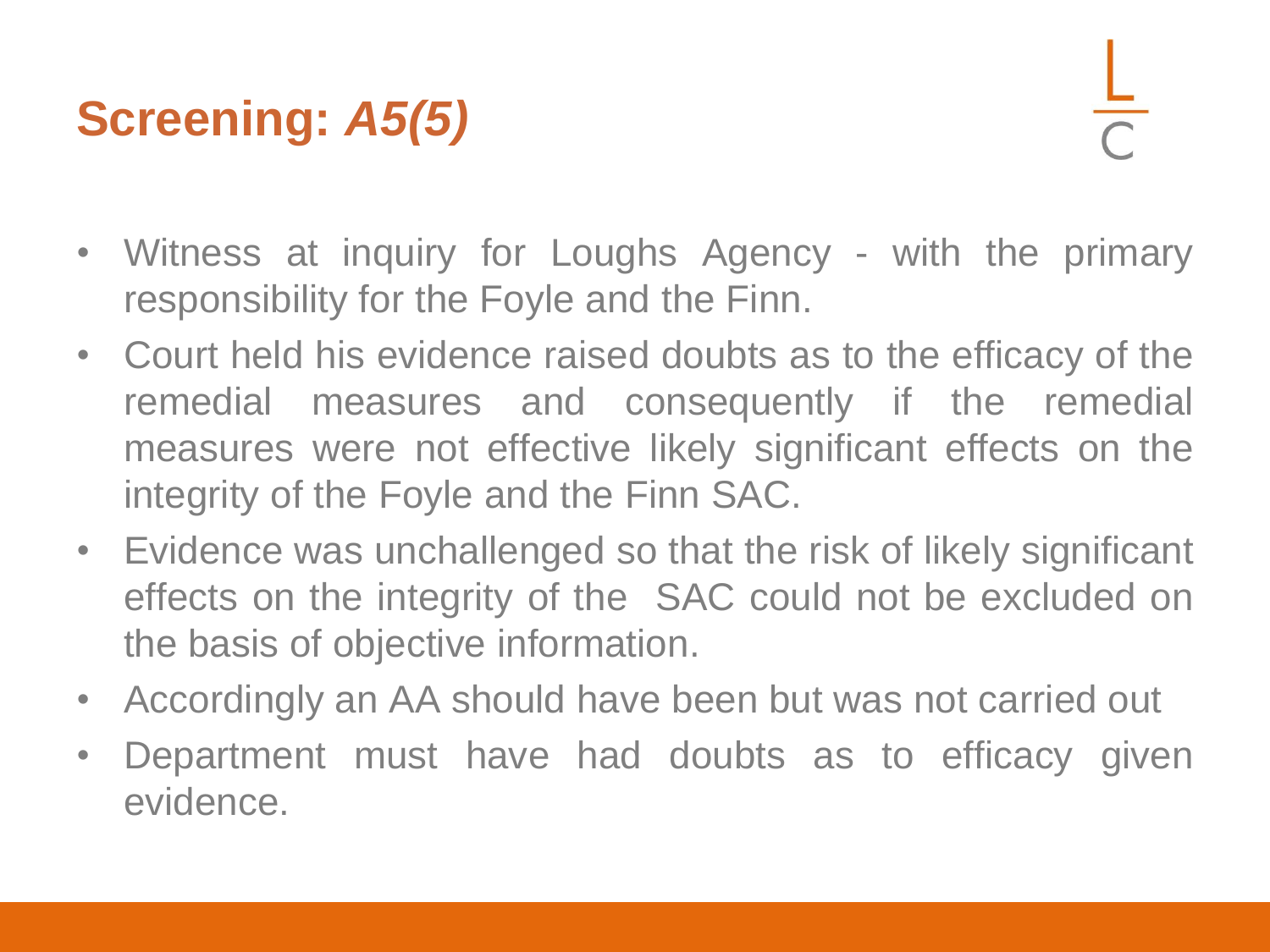### **AA:** *Cornwall Waste Forum (1)*

- Challenge to S/S's grant of PP for Energy-from-waste plants
- A key concern by objectors impact of emissions from the stack on 2 nearby SACs
- PINS/inspector indicated inquiry would consider Habitats issues and if Inspector concluded likely significant effect would undertake AA
- EfWs also needed environmental permit from EA
	- Pre-inquiry EA indicated minded to grant as not any adverse effects
	- Post-inquiry, pre- planning decision EA issues consent
- EA relied on so called 1% rule an increment in the pollution load of less than 1% not significant
- Inspector and S/S said EA most appropriate "competent authority" and relied on its grant of permit as showing no need for AA of permission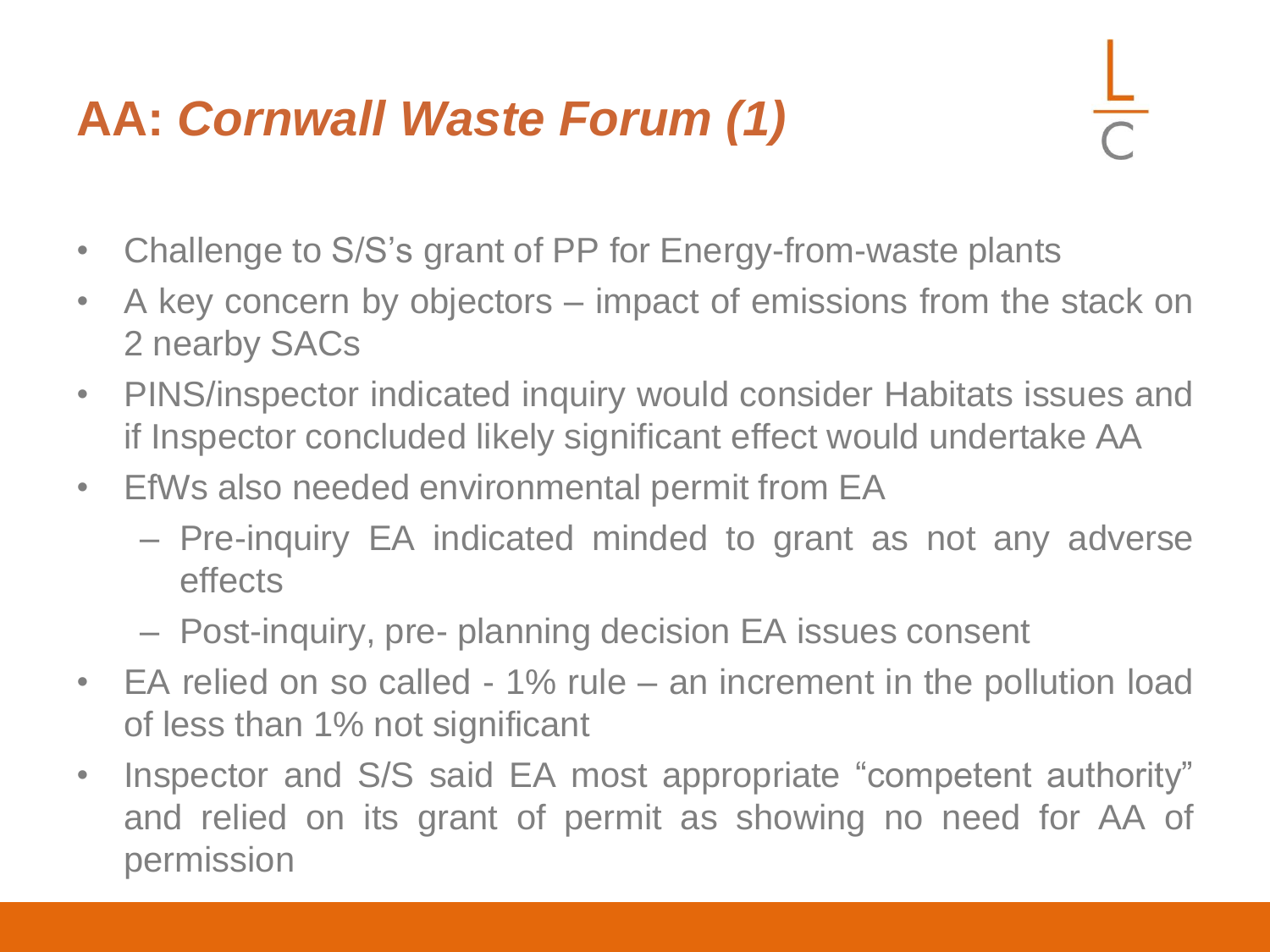#### **AA:** *Cornwall Waste Forum (2)*

- C's alleged breach of legitimate expectation given preinquiry correspondence saying Inspector would consider if significant effect and if so do AA on planning appeal
- C's said they had at inquiry criticised 1% rule EA relied on and Inspector and S/S not considered that
- Collins J. upheld claim and quashed PP
- S/S and developer appealed to the CA
- CA allowed appeal
- Background: Reg. 65(2) if more than one competent authority ("CA") – CA1 not need assess under reg. 61 if plan or project more appropriately assessed by CA2.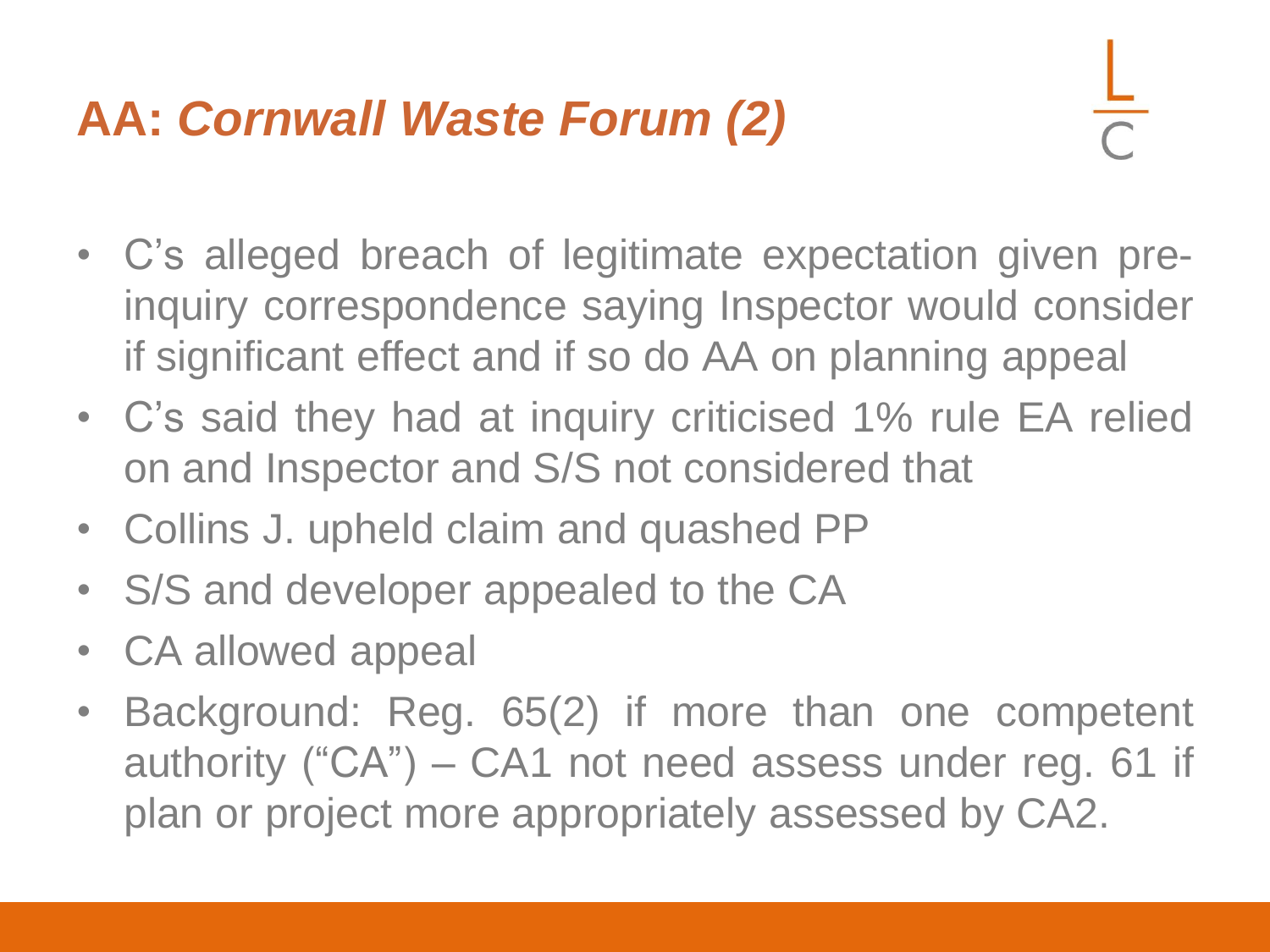#### **AA:** *Cornwall Waste Forum (3)*

- Carnwath LJ 3 reasons legitimate expectation argument fails:
	- (i) any promise by PINS could not bind S/S as decision maker
	- (ii) when promise made need for AA thought to depend on number of issues not just emissions from stack but situation changed so only Habitats issue was re: stack – matter for EA
	- (iii) on harm from emissions from the stack S/S entitled to rely on EA's expertise unless C's show flawed.
- C's had not in claim before the Court (or any other proceedings) mounted legal challenge to 1% rule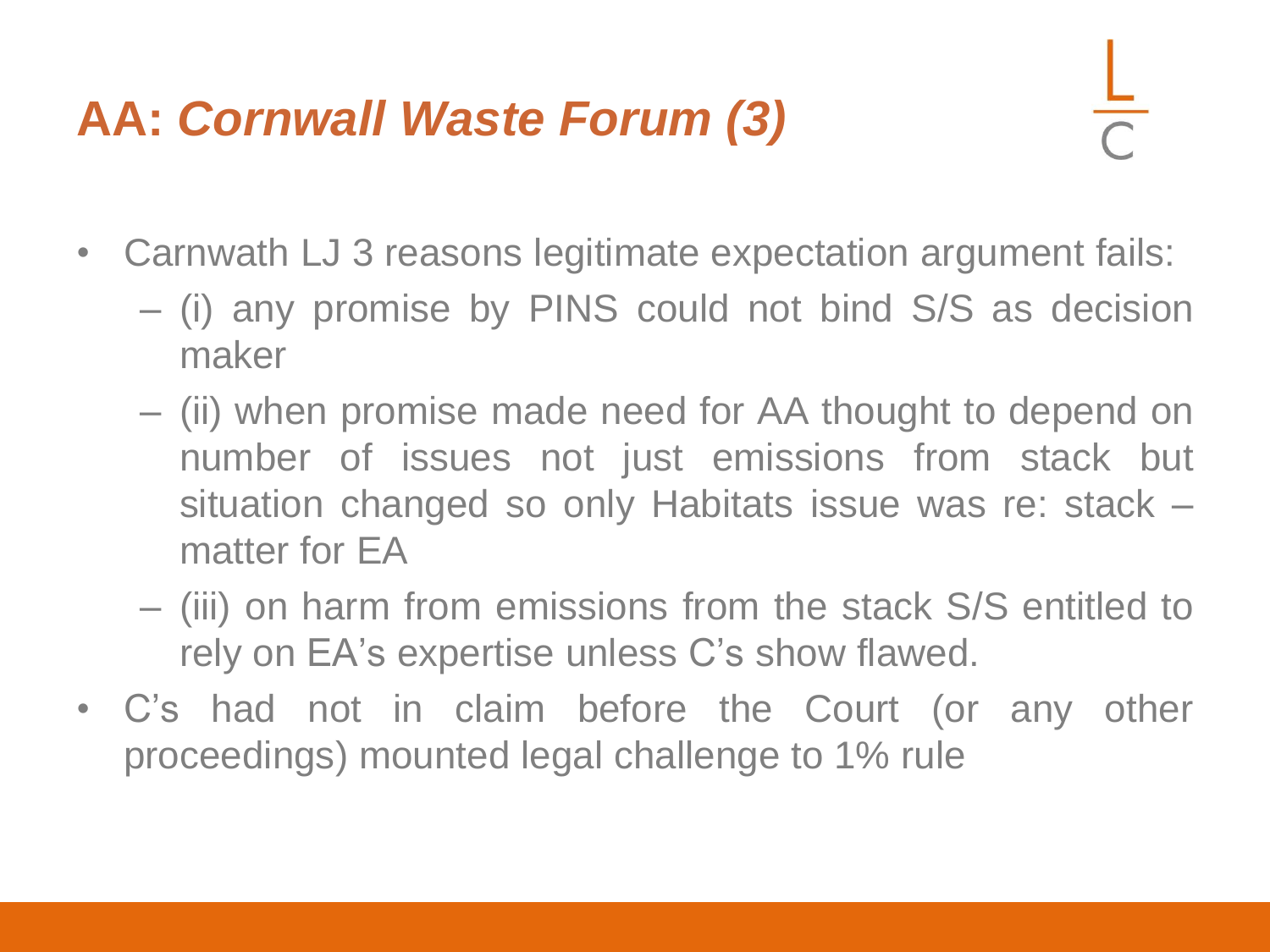#### **AA:** *Cornwall Waste Forum (4)*

- C's sought permission to appeal from the Supreme Court
- Argued did not matter not challenged 1% rule in claim as Court had duty of own motion to consider its lawfulness: see *Kraaijveld*
- SC rejected "*the [CJEU]'s existing jurisprudence already provides a sufficient answer and the answer is so obvious as to leave no scope for any reasonable doubt*"
	- *Van Schijndel*
	- *Van der Weerd*
- provided the party affected had had a "*genuine opportunity*" to raise the issue of EU law, the principle of effectiveness did not require the Court to take the point of its own motion where that would have been procedurally inappropriate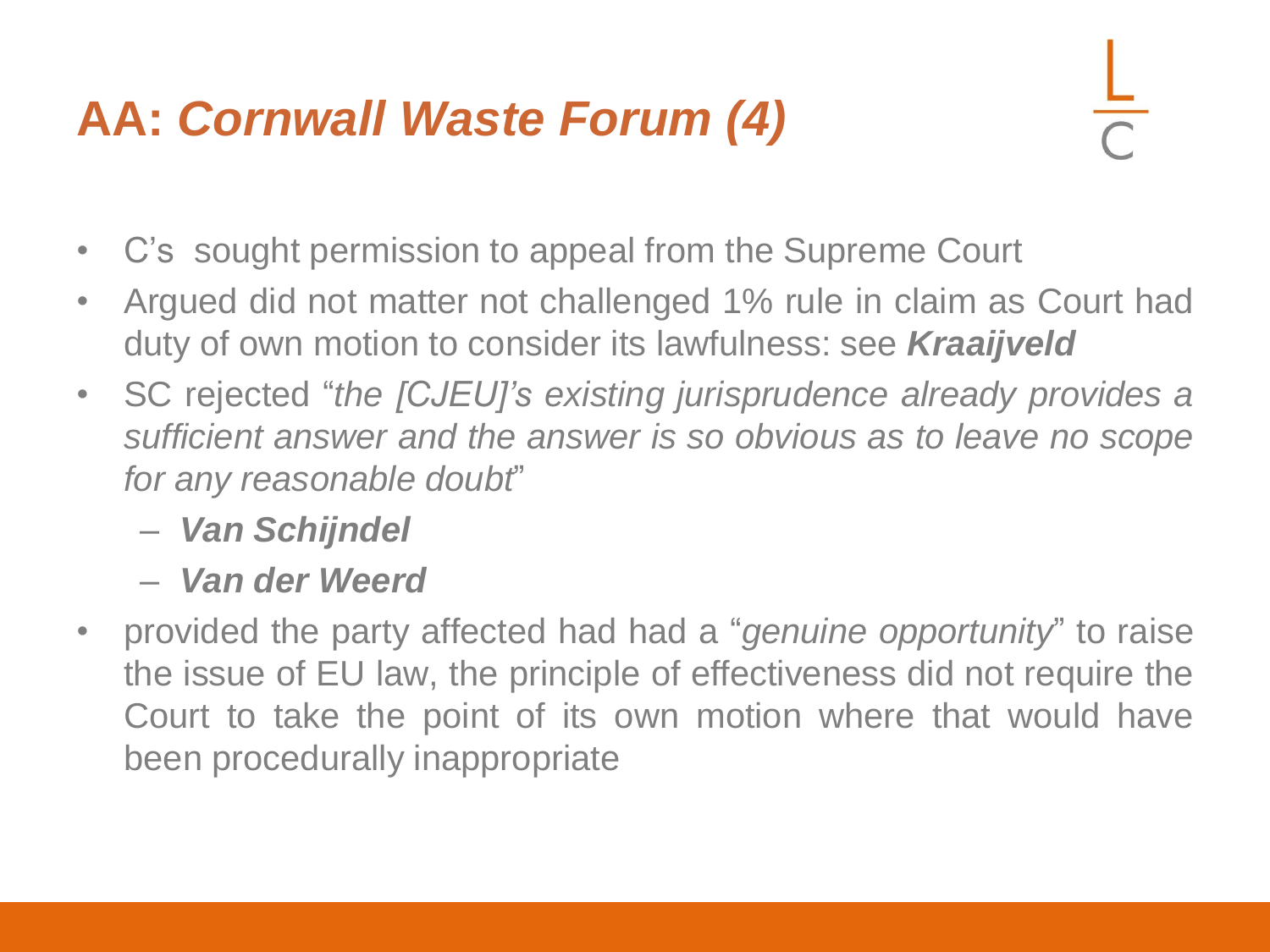# **AA***: Sweetman (1)*

- Hugely important CJEU case on Article 6(3) and (4) of the Directive
	- A-G Sharpston opinion, 22 November 2012
	- CJEU decision 11 April 2003
- FACTS: reference from Eire JR of approval of N6 Galway City Outer Bypass road scheme
- CJEU note "*the implementation of the ... road scheme would result in the permanent and irreparable loss of part of the Lough Corrib SCI's limestone pavement, which is a priority natural habitat type specially protected by the Habitats Directive"* 1.47 ha of limestone pavement out of total of 270 ha in SCI affected
- An Bord conclude "*no adverse effect on integrity of the site*" albeit a severe localised effect
- Reference meaning of "*adverse effect on the integrity of the site*"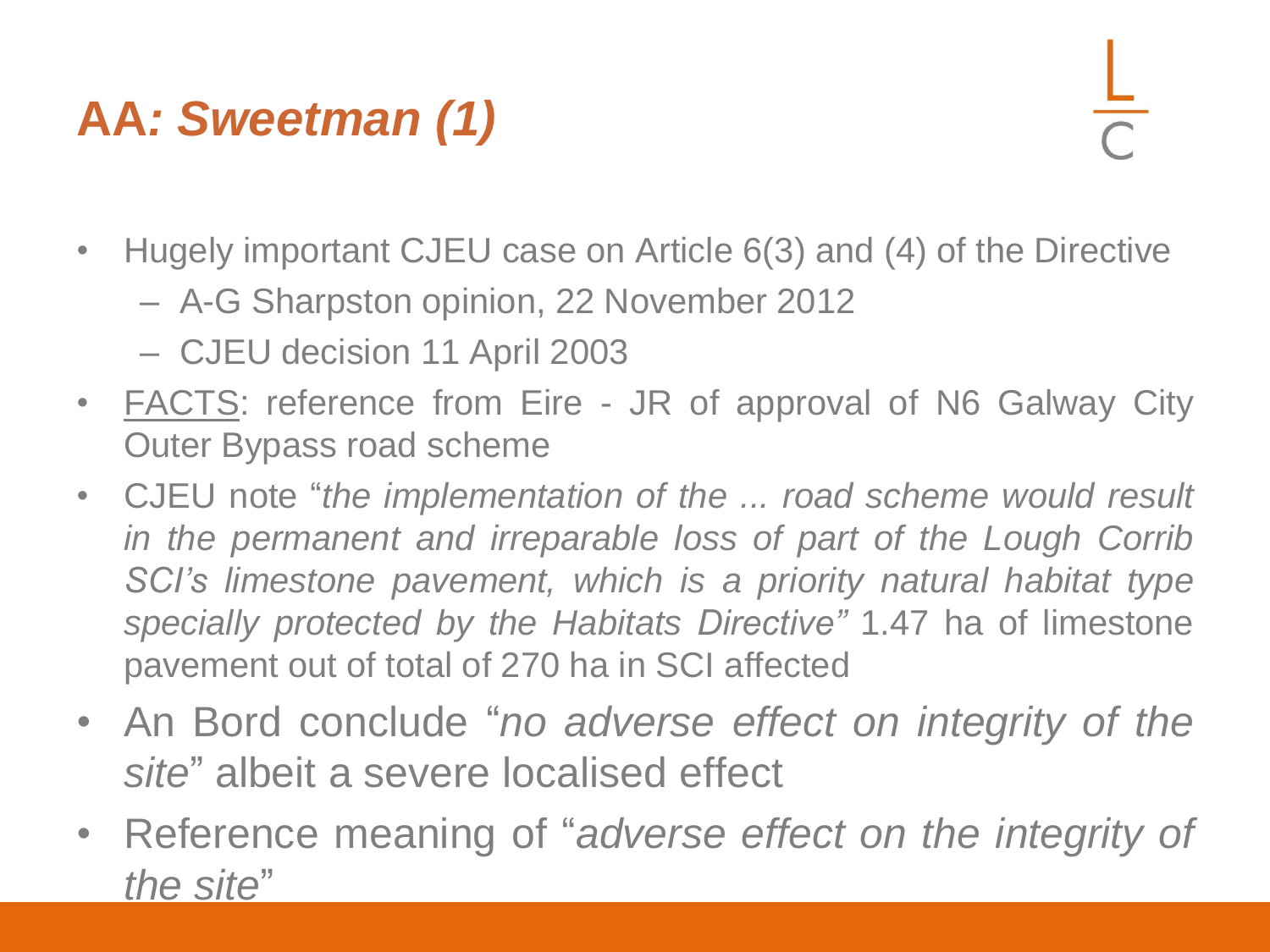## **AA***: Sweetman (2)*

- CJEU conclude:
	- "*the provisions of Article 6 of the Habitats Directive must be construed as a coherent whole in the light of the conservation objectives pursued by the directive*" (32)
	- "*Authorisation for a plan or project, as referred to in Article 6(3) of the Habitats Directive, may therefore be given only on condition that the competent authorities – once all aspects of the plan or project have been identified which can, by themselves or in combination with other plans or projects, affect the conservation objectives of the site concerned, and in the light of the best scientific knowledge in the field – are certain that the plan or project will not have lasting adverse effects on the integrity of that site*" (40)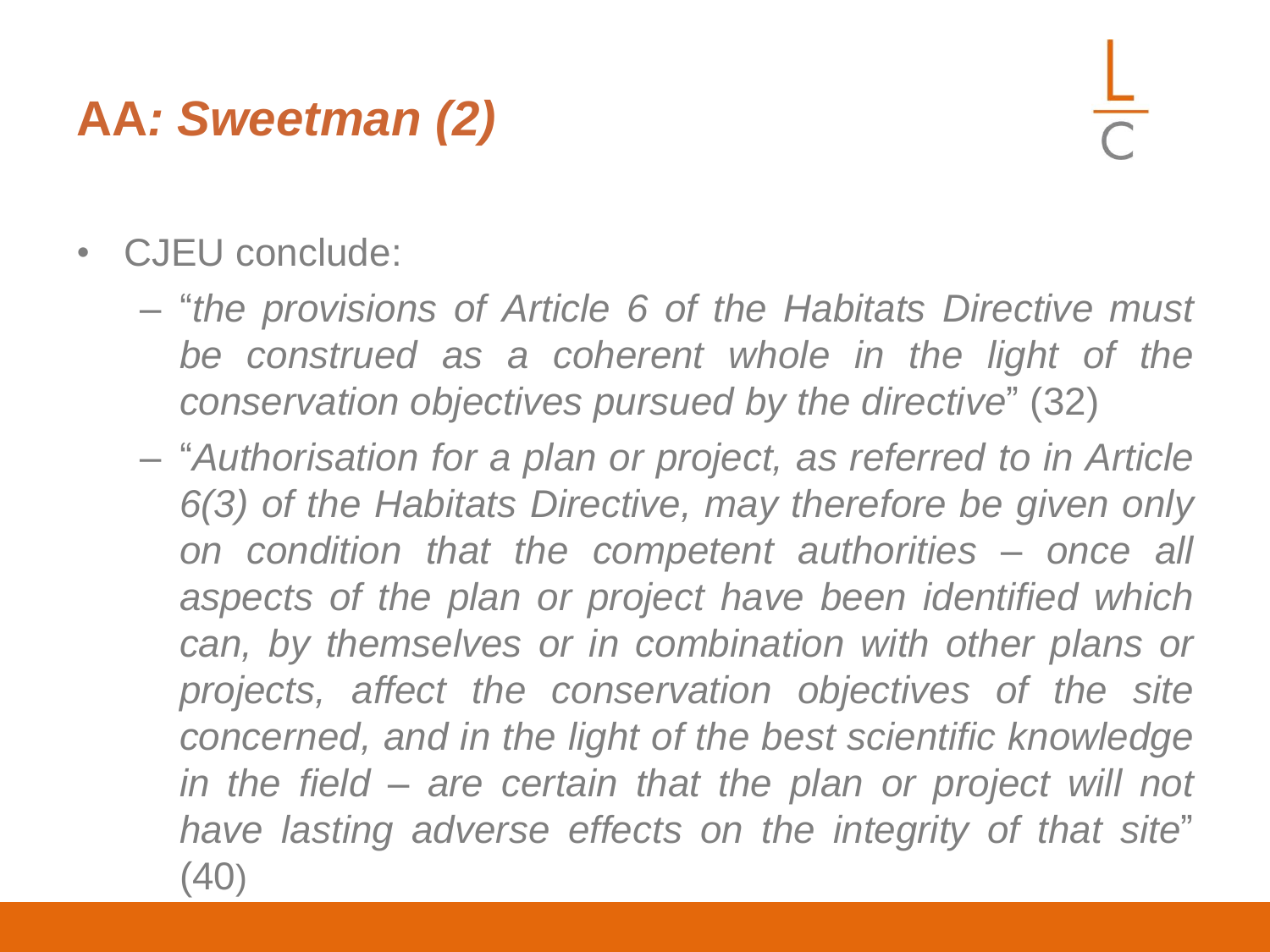#### **AA***: Sweetman (3)*

- *"The competent national authorities cannot therefore authorise interventions where there is a risk of lasting harm to the ecological characteristics of sites which host priority natural habitat types. That would particularly be so where there is a risk that an intervention of a particular kind will bring about the disappearance or the partial and irreparable destruction of a priority natural habitat type present on the site concerned"* (43);
- An AA cannot "*have lacunae and must contain complete, precise and definitive findings and conclusions capable of removing all reasonable scientific doubt as to the effects of the works proposed on the protected site concerned*" (44)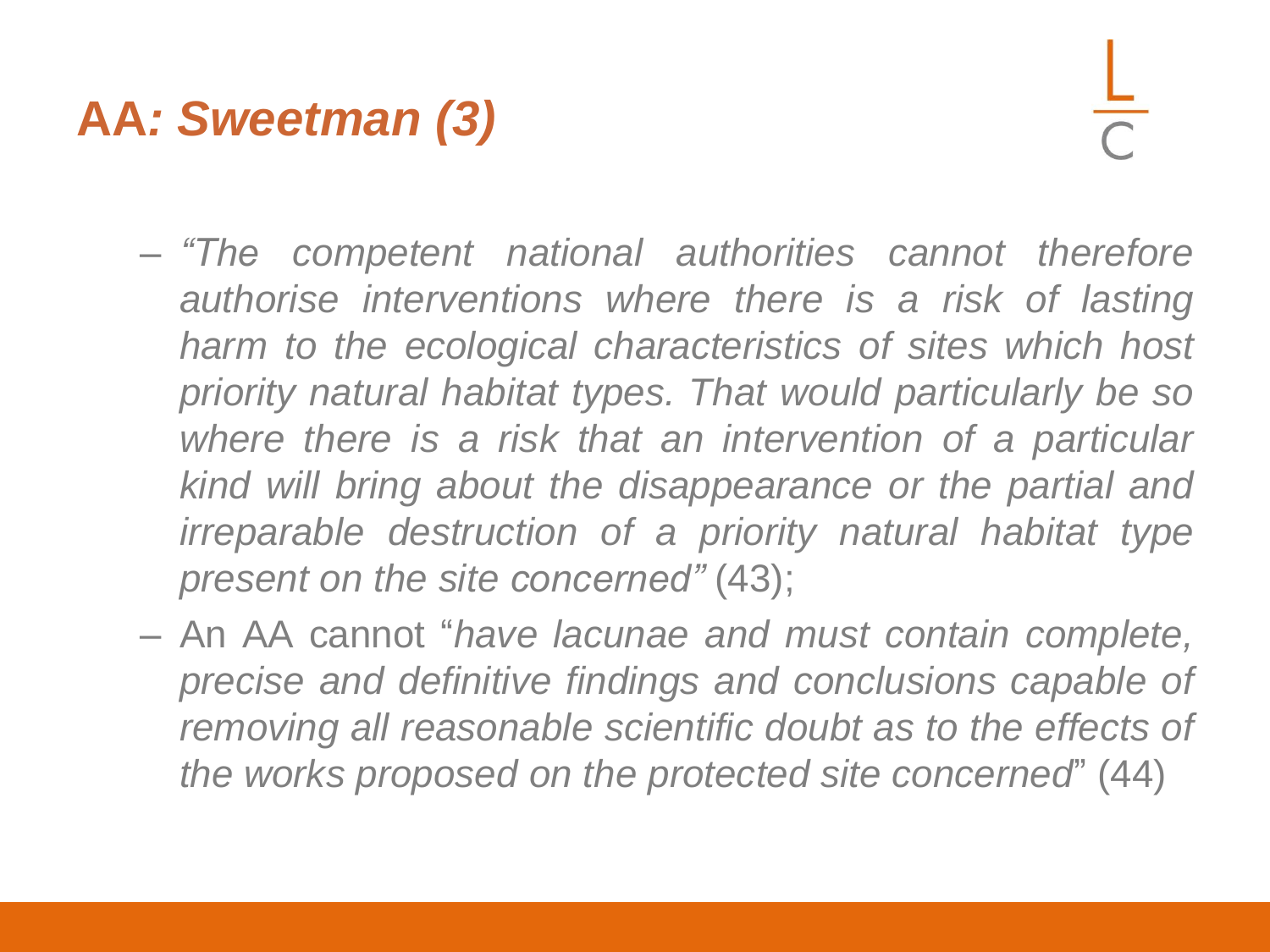### **AA***: Sweetman (4)*

- *"… the Lough Corrib SCI was designated as a site hosting a priority habitat type because, in particular, of the presence in that site of limestone pavement, a natural resource which, once destroyed, cannot be replaced … the conservation objective thus corresponds to maintenance at a favourable conservation status of that site's constitutive characteristics, namely the presence of limestone pavement"* (45)
- *"Consequently, if … that plan or project will lead to the lasting and irreparable loss of the whole or part of a priority natural habitat type whose conservation was the objective that justified the designation of the site concerned as an SCI, the view should be taken that such a plan or project will adversely affect the integrity of that site"* (46)
- *"[i]n those circumstances, that plan or project cannot be authorised on the basis of Article 6(3) of the Habitats Directive…"* (47)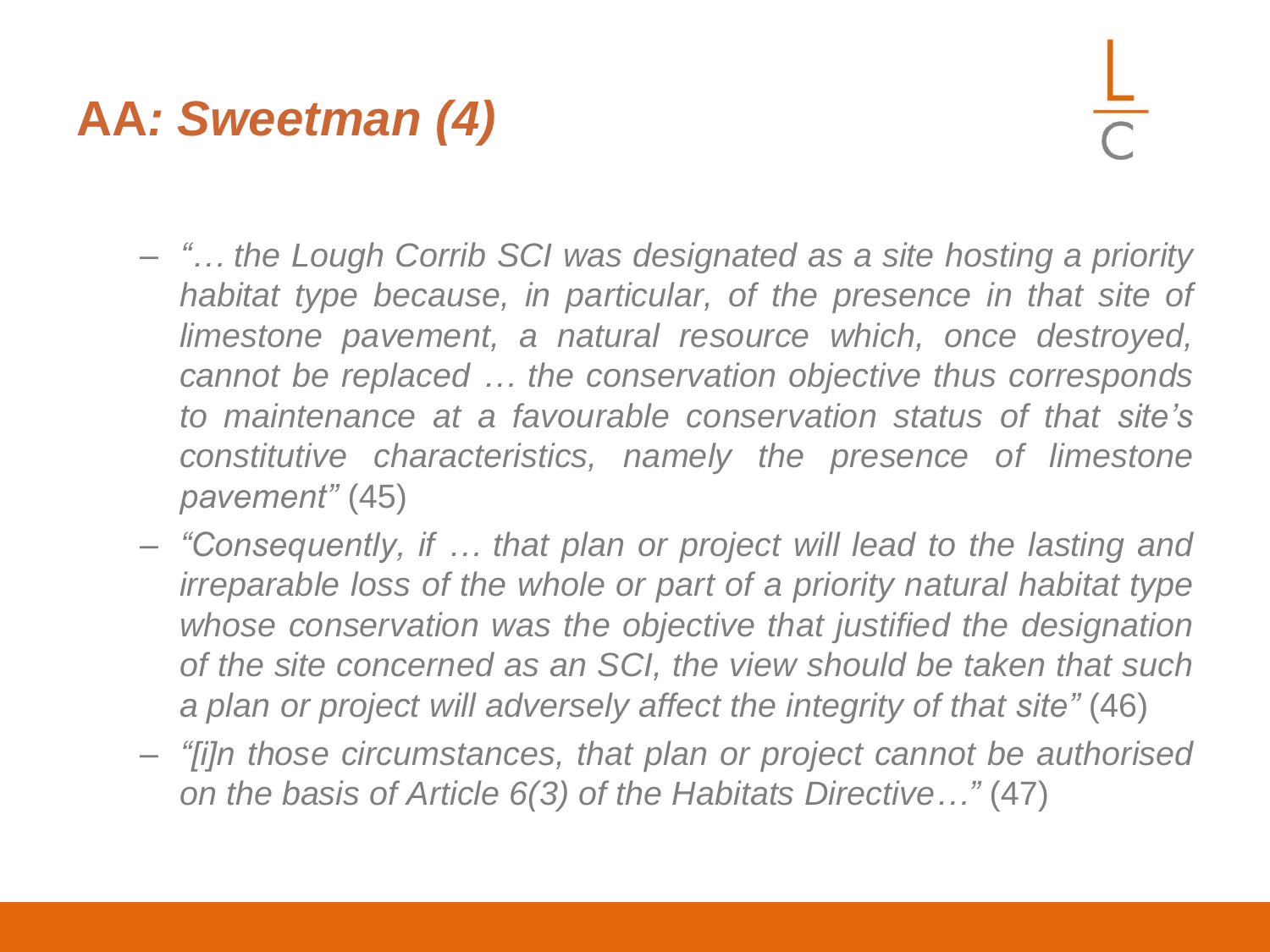### **AA***: Sweetman (5)*

- A-G's opinion deserves careful consideration:
	- Useful & fuller account of the facts: 13 25;
	- Useful account of objectives of Directive; and role of Article 6(2)(3) and (4): 37ff "*[c]ollectively, therefore, these three paragraphs seek to pre-empt damage being done to the site or (in exceptional cases where damage has, for imperative reasons, to be tolerated) to minimise that damage. They should therefore be construed as a whole*" (43);
	- On screening *"possibility"* of significant effect enough; only plans and programmes *"that have no appreciable effect on the site"* excluded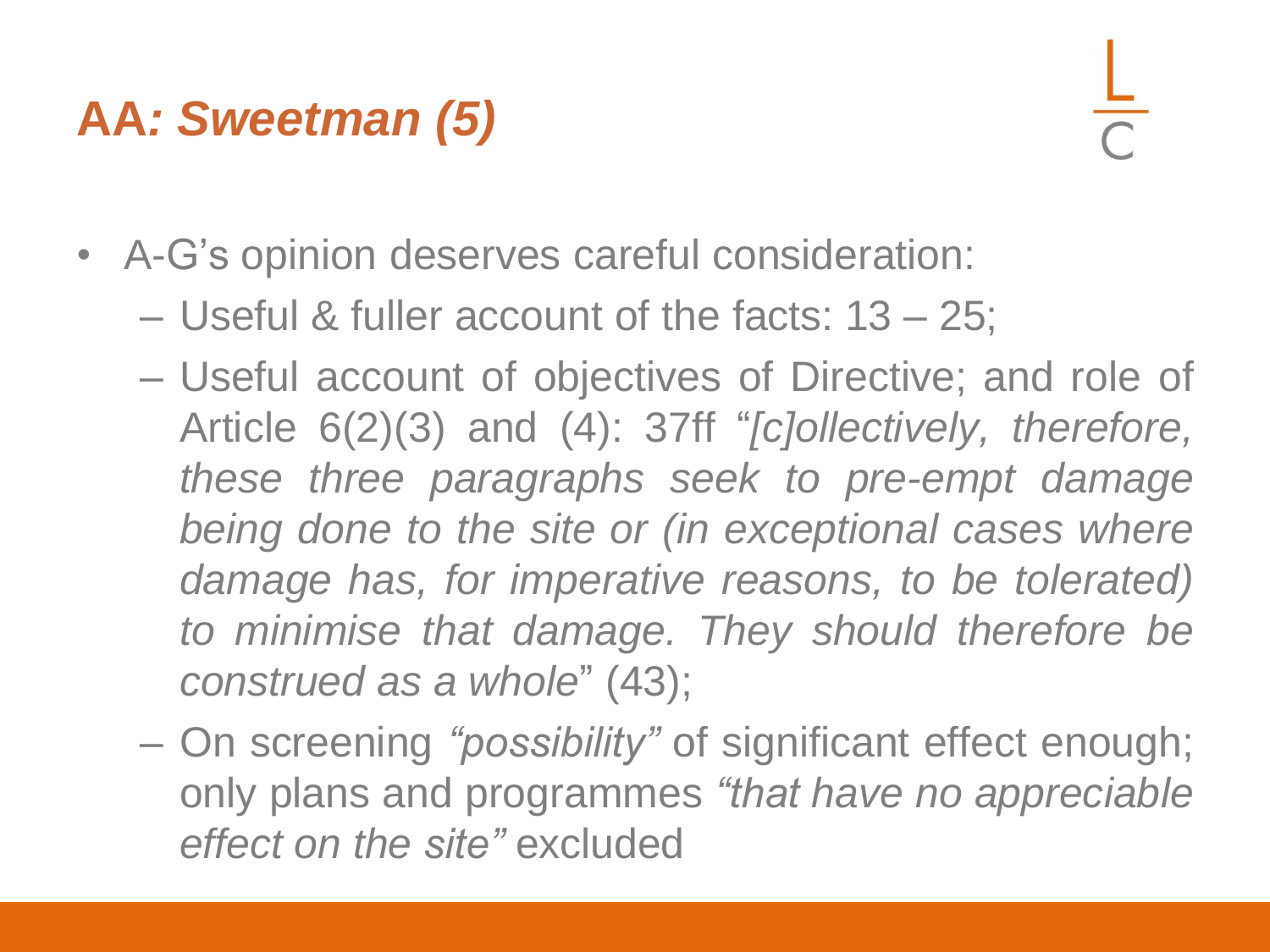#### **AA***: Sweetman (5)*

- "*It is the essential unity of the site that is relevant. To put it another way, the notion of 'integrity' must be understood as referring to the continued wholeness and soundness of the constitutive characteristics of the site concerned."* (54);
- *"in determining whether the integrity of the site is affected, the essential question the decision-maker must ask is 'why was this particular site designated and what are its conservation objectives?'"* (56);
- EXAMPLE 1: *"A plan or project may involve some strictly temporary loss of amenity which is capable of being fully undone – in other words, the site can be restored to its proper conservation status within a short period of time. An example might be the digging of a trench through earth in order to run a subterranean pipeline across the corner of a site. Provided that any disturbance to the site could be made good, there would not ... be an adverse effect on the integrity of the site."* (59)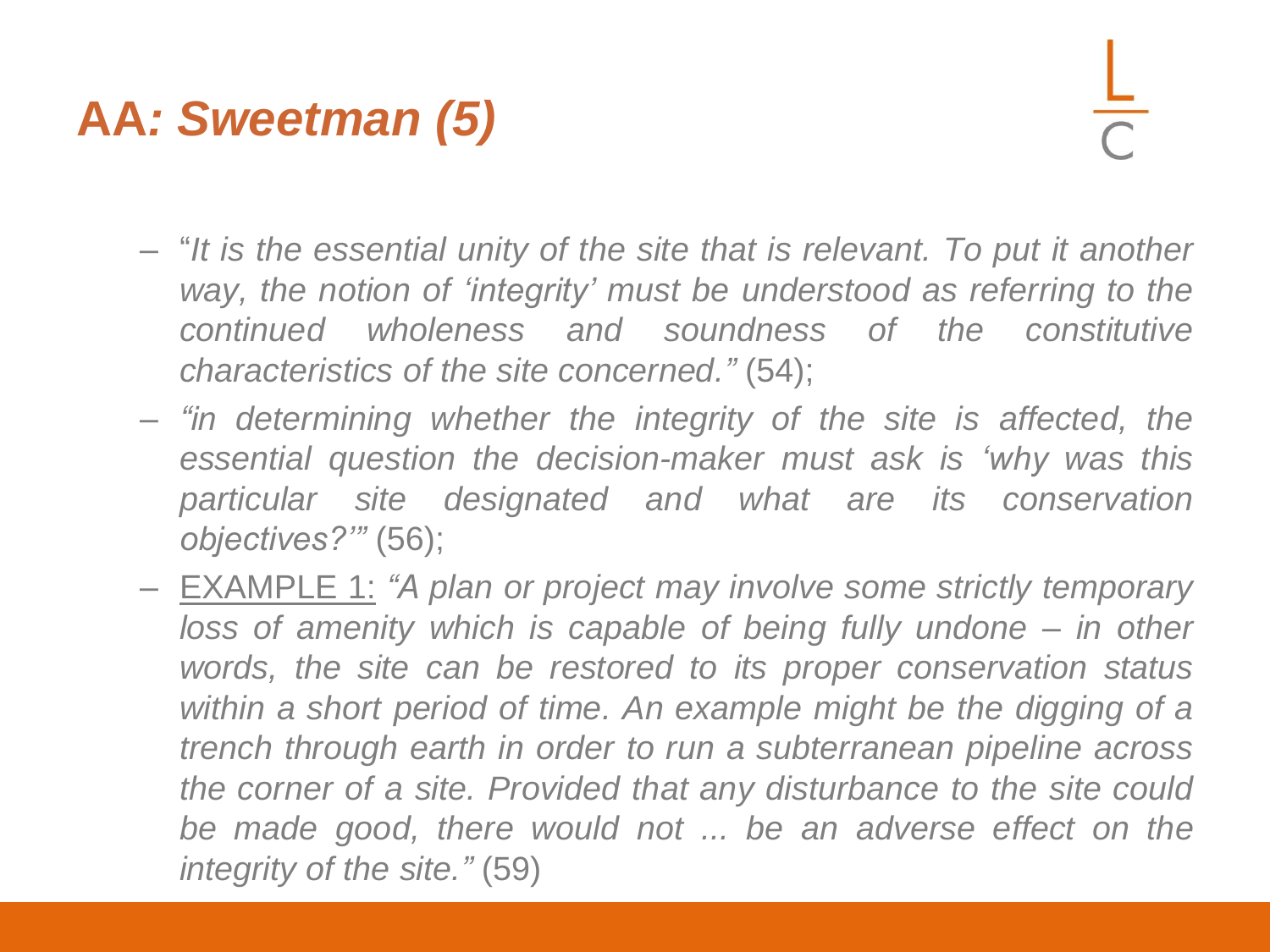### **AA***: Sweetman (6)*

- EXAMPLE 2: *" ... measures which involve the permanent destruction of a part of the habitat in relation to whose existence the site was designated are ... destined by definition to be categorised as adverse. The conservation objectives of the site are, by virtue of that destruction, liable to be fundamentally – and irreversibly – compromised. The facts underlying the present reference fall into this category"* (60).
- EXAMPLE 3: "*The third situation comprises plans or projects whose effect on the site will lie between those two extremes. The Court has not heard detailed argument as to whether such plans or projects should (or should not) be considered to generate an 'adverse effect on the integrity of the site'. I consider that it would be prudent to leave this point open to be decided in a later case*" (61).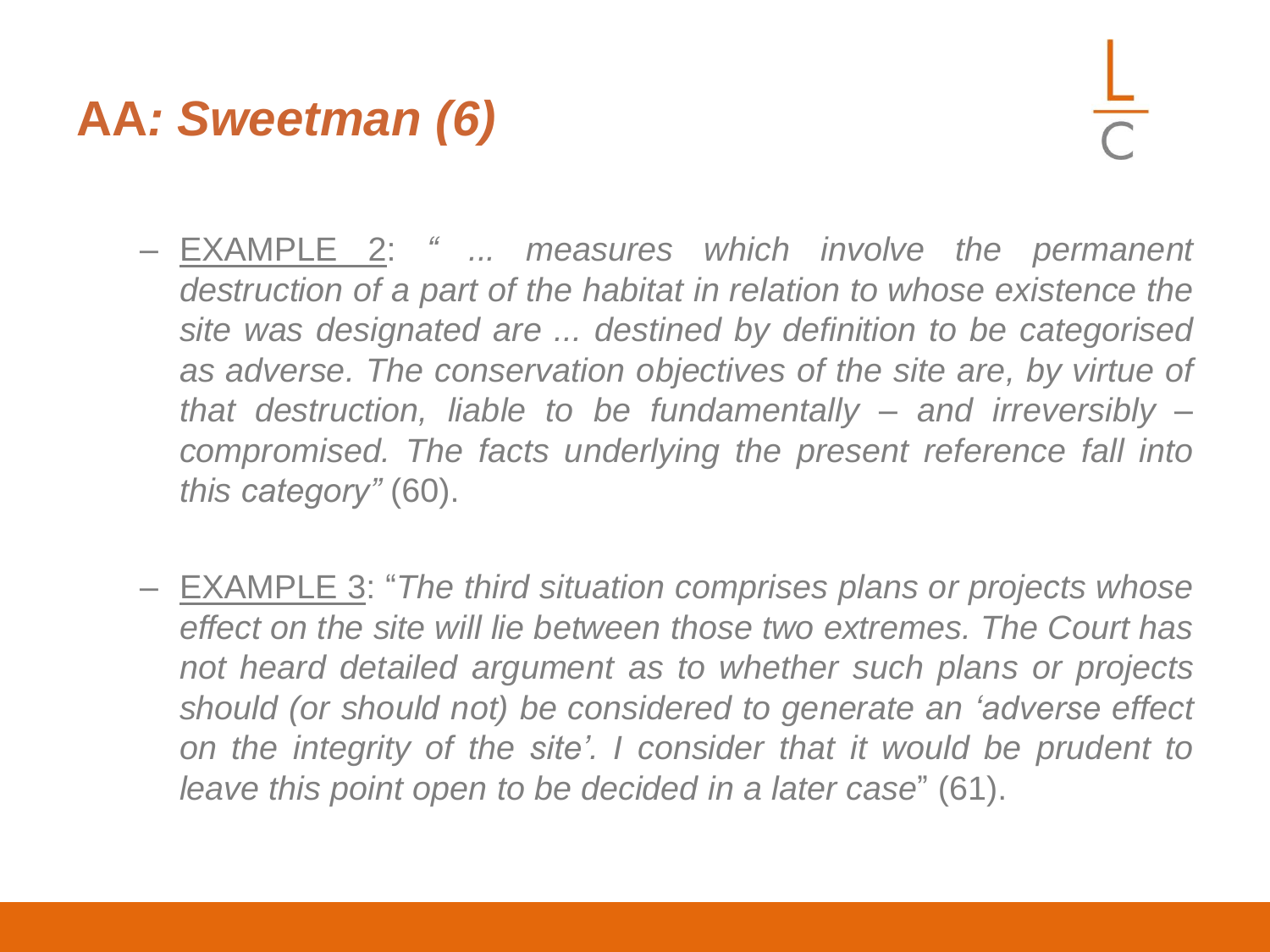### **AA***: Sweetman (7)*

- Article 6(4) requirements rigorous but not insuperable "*of the 15 to 20 requests so far made to [the Commission] for delivery of an opinion under that provision, only one has received a negative response*" (66);
- "*To require the Member States to 'take all compensatory measures necessary' when a plan or project is carried out under [Article 6(4)] so as to preserve the overall coherence of Natura 2000 while, at the same time, allowing them to authorise more minor projects to proceed under [Article 6(3)] even though some permanent or longlasting damage or destruction may be involved would be incompatible with the general scheme ... Such an interpretation would also fail to prevent what the Commission terms the 'death by a thousand cuts' phenomenon, that is to say, cumulative habitat loss as a result of multiple, or at least a number of, lower level projects being allowed to proceed on the same site"* (67)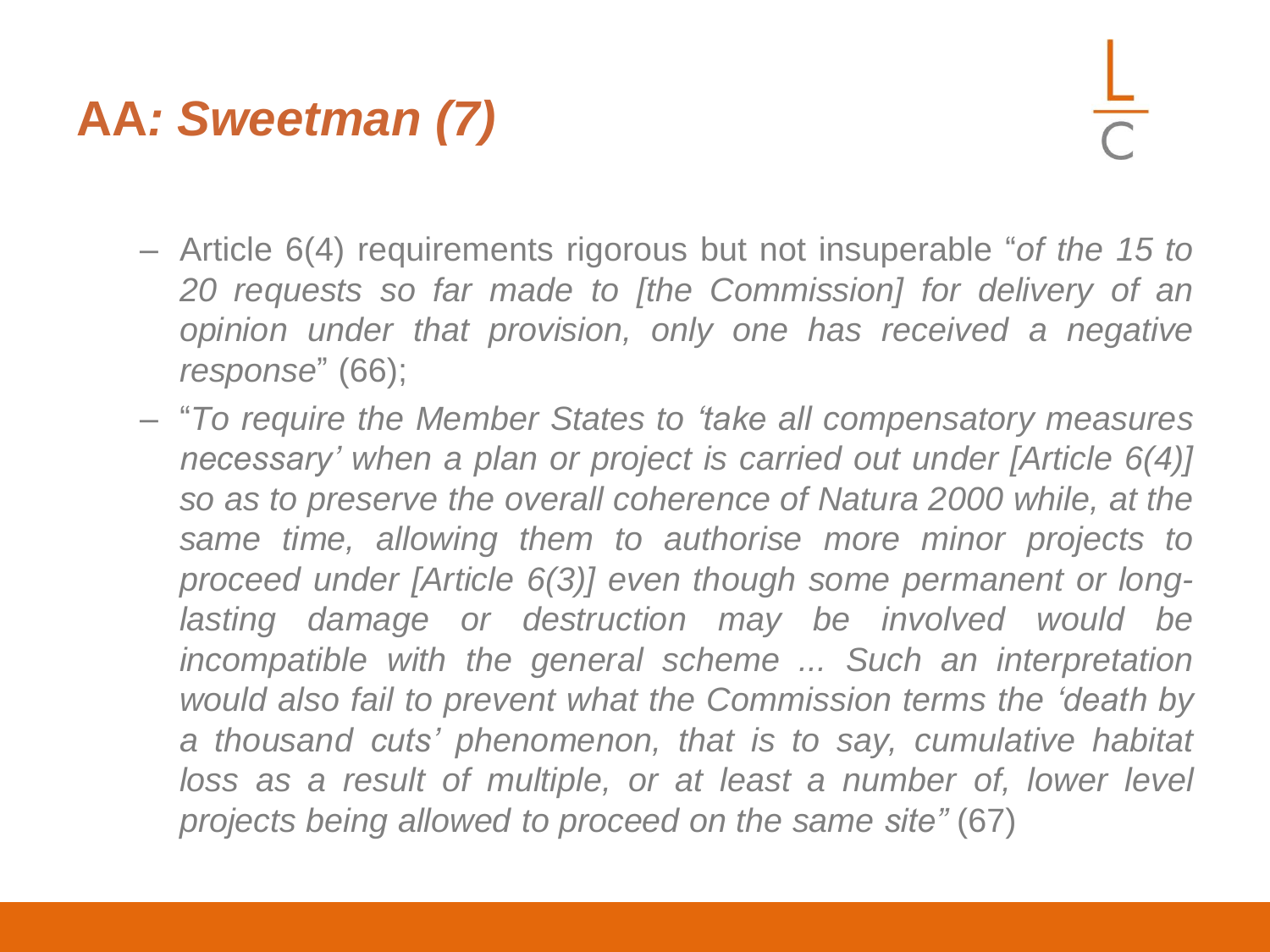## **Planning/ licencing interface :** *Elliott* **and** *Prideaux –* **introduction (1)**

- Article 12: MS required to prohibit in respect of animal species listed in Annex IV (a) ("EPS") inter alia:
	- deliberate capture/killing of specimens such species in the wild;
	- deliberate disturbance of such species, esp. during the period of breeding, rearing, hibernation and migration;
	- Deterioration/destruction of breeding sites or resting places
- Article 16 allows MS to licence such activities
	- "*if no satisfactory alternative*";
	- "*the derogation is not detrimental to the maintenance of the populations of the species concerned at a favourable conservation status in their natural range*" and,
	- if for (among other things) "*imperative reasons of overriding public interest, including those of a social or economic nature*"
- Transposed: regs. 41 and 53 of the 2010 Regulations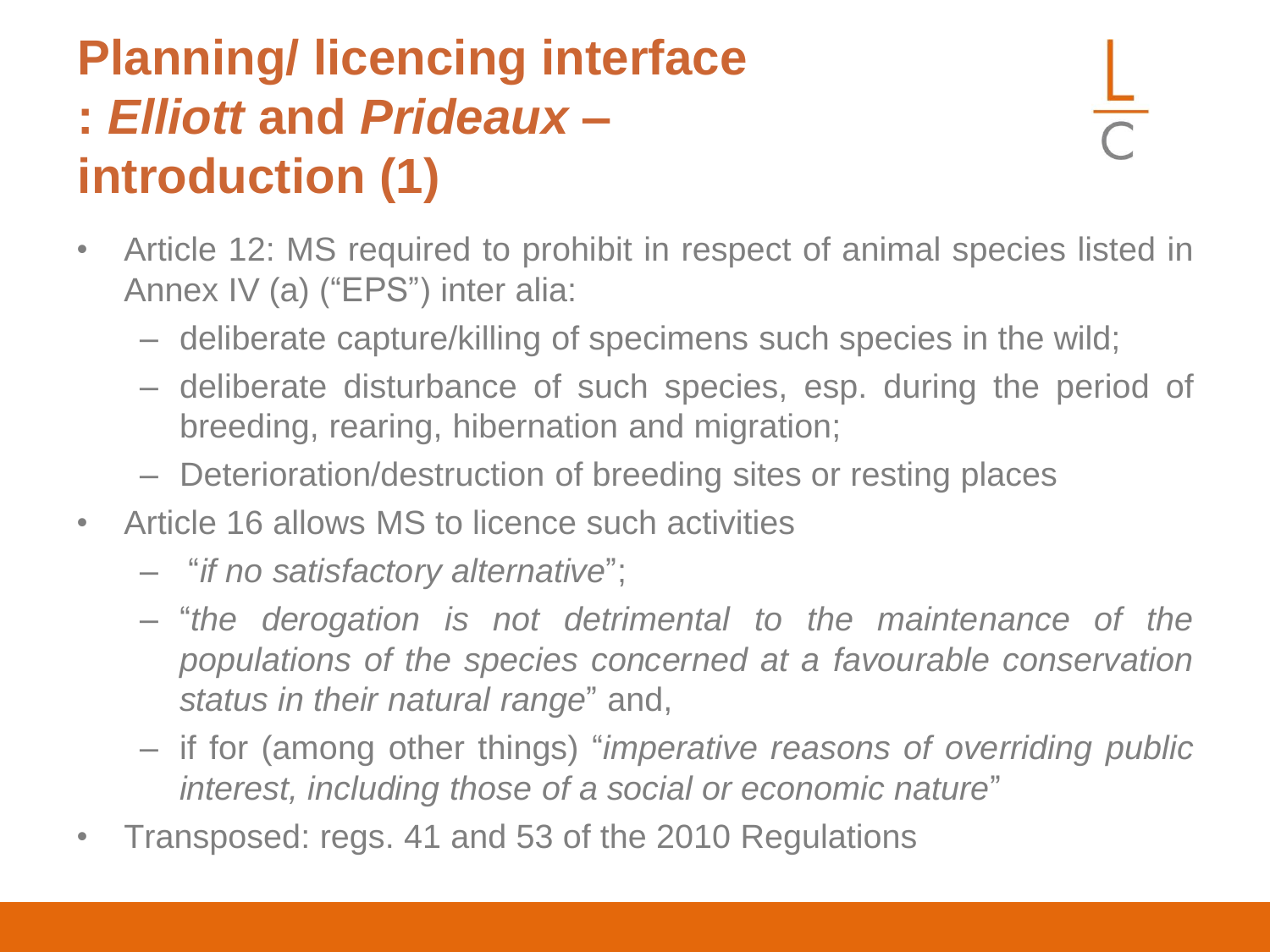# **Planning/licencing interface :** *Elliott* **and** *Prideaux –* **introduction (2)**

- Required consideration of SC decision in *Morge* [2011] 1 W.L.R. 268
	- A planning decision maker not exercising licencing functions re protected species under reg. 53 of 2010 **Regulations**
	- Its role governed by what is now reg. 9(5) "*in exercising any of their functions, must have regard to the requirements of the Habitats Directive so far as they may be affected by the exercise of those functions*"
	- Pre-*Morge* in SC view was if planning decision-maker was uncertain whether or not a licence under reg.53 would be granted, pp should be refused (see *Morge* (CA) and *Woolley) v Cheshire East BC* [2010] Env. L.R. 5)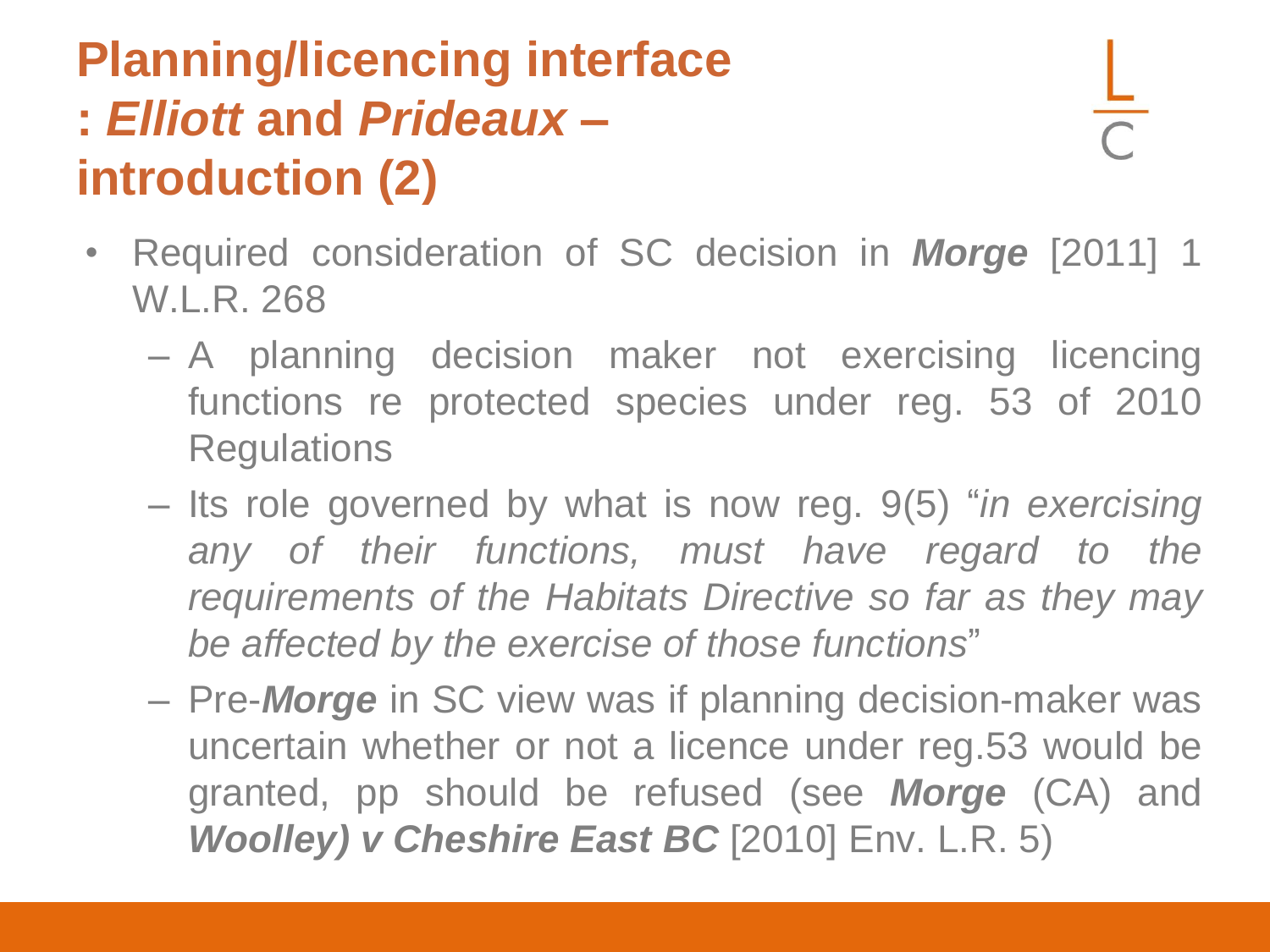### **Planning/licencing interface :** *Elliott* **and** *Prideaux –* **introduction (3)**

- Lord Brown in *Morge* (at para. 29)
	- " … *I cannot see why a planning permission … should not ordinarily be granted save only in cases where the planning committee conclude that the proposed development would both (a) be likely to offend article 12(1) and (b) be unlikely to be licensed pursuant to the derogation powers. After all, even if development permission is given, the criminal sanction against any offending (and unlicensed) activity remains available and it seems to me wrong in principle, when Natural England have the primary responsibility for ensuring compliance with the Directive, also to place a substantial burden on the planning authority in effect to police the fulfillment of Natural England's own duty."*
- See also Lord Brown at para. 30; Lady Hale at paras. 44 45; Lord Mance at para. 55 and Lord Kerr's dissenting judgment at para. 82.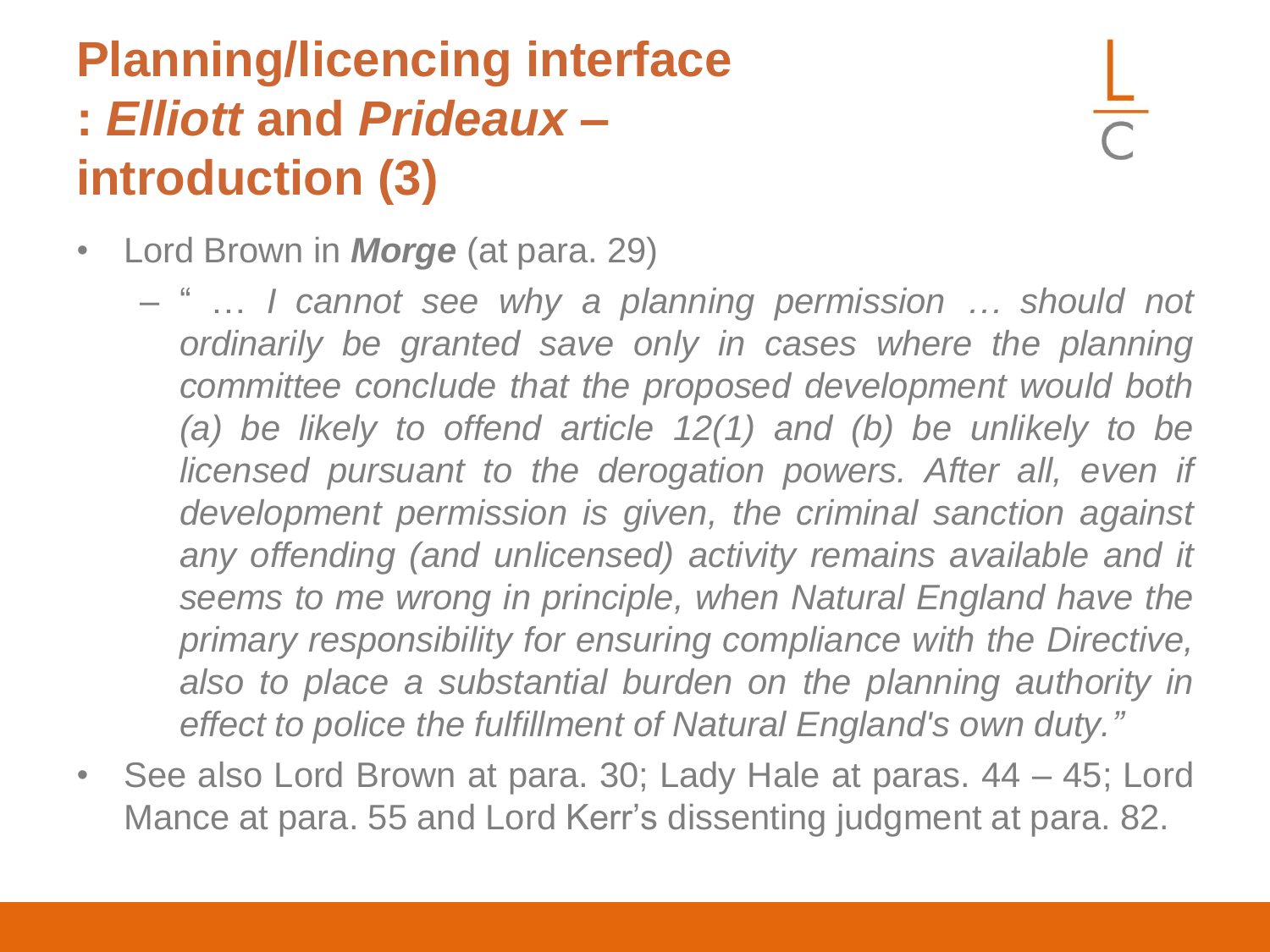# **Planning/licencing interface :** *Elliott* **and** *Prideaux –* **introduction (4)**

- *Morge -* facts:
	- NE initially objected to the planning application on grounds of the impact of the proposed development on bats;
	- An updated bat survey was the carried out and, as a result of the findings of the survey, NE withdrew its objections to the planning application;
	- Some suggestion in speeches NE "*express themselves satisfied that a proposed development will be compliant with article 12*" – did it go so far?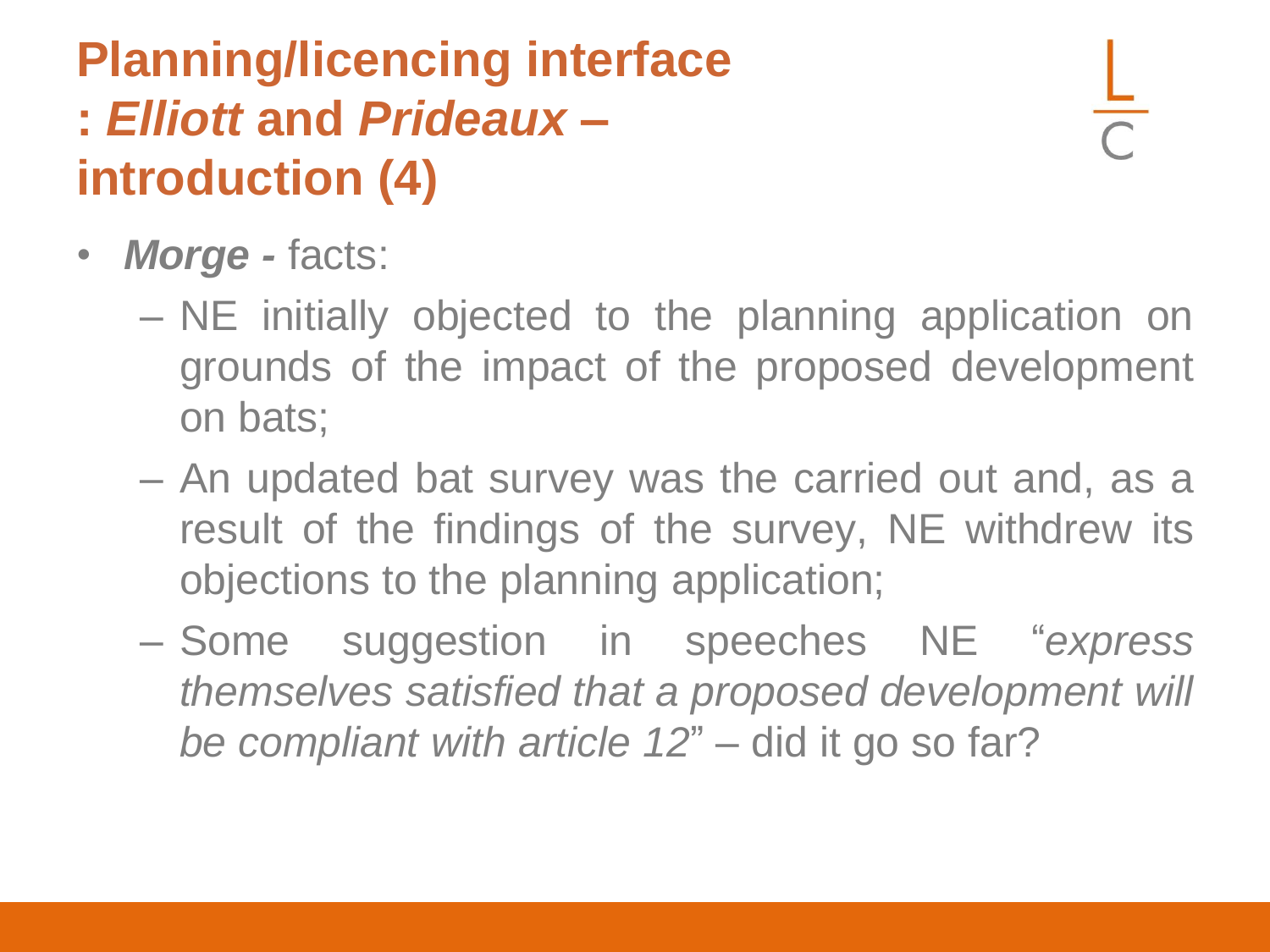# **Planning/licencing interface :** *Elliott* **(1)**

- Challenge to PP by S/S for regeneration of Crystal Palace Park.
- Evidence of impact of the development on foraging bats (protected under Art. 12)
- Inspector concluded proposals would not critically harm bat commuting routes; noted approval of an ecological management plan by the LPA before works commenced would give scope for adequate mitigation of harmful effects.
- Proposals were not objected to by Natural England.
- Inspector's report noted S/S might consider the benefits of the proposals amounted to Imperative Reasons of Overriding Public Importance (IROPI) under Art 16.
- The S/S did not mention IROPI but accepted Inspector's recommendation and granted PP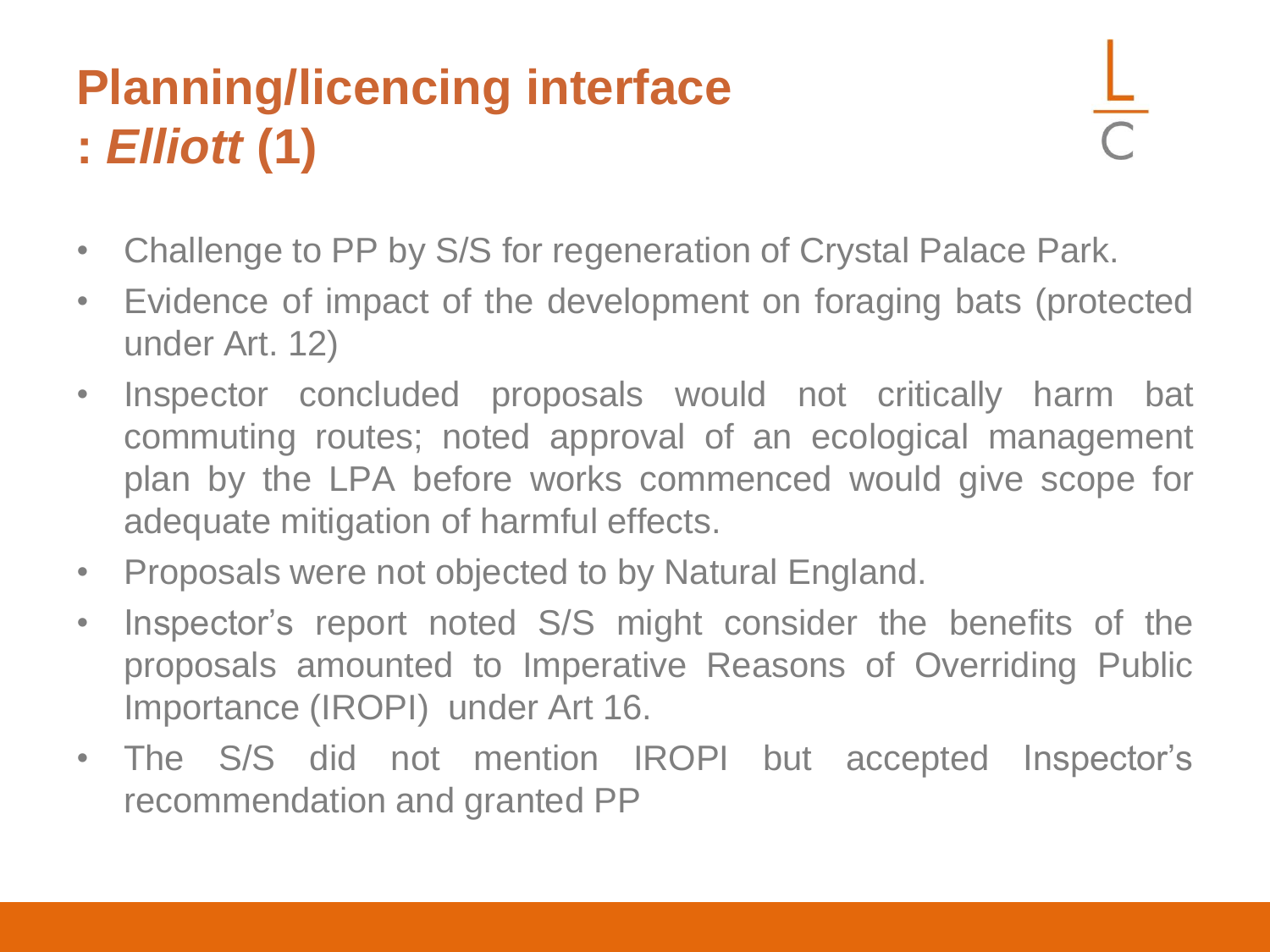#### **Planning/licencing interface :** *Elliott (2)*

- In *Elliott* never an objection from NE, what can be read from this?
- Judge at first instance said:
	- *"Natural England may not in terms have expressed itself satisfied that the proposals in the Masterplan would comply with Art. 12 of the Habitats Directive. Natural England was only not objecting to the proposals – presumably on the basis that the impact on the foraging and roosting habitats of bats would be relatively modest. But the upshot was that when the Secretary of State was obliged to have regard to the requirements of the Habitats Directive to the extent that they may be affected by his planning functions under the 1990 Act, he was entitled to have regard to Natural England's views about the impact of the proposals on the foraging and roosting habitats of bats, and to grant planning permission unless it was likely that (a) a licence under reg.53 would be required and (b) when it was applied for, it would be refused."*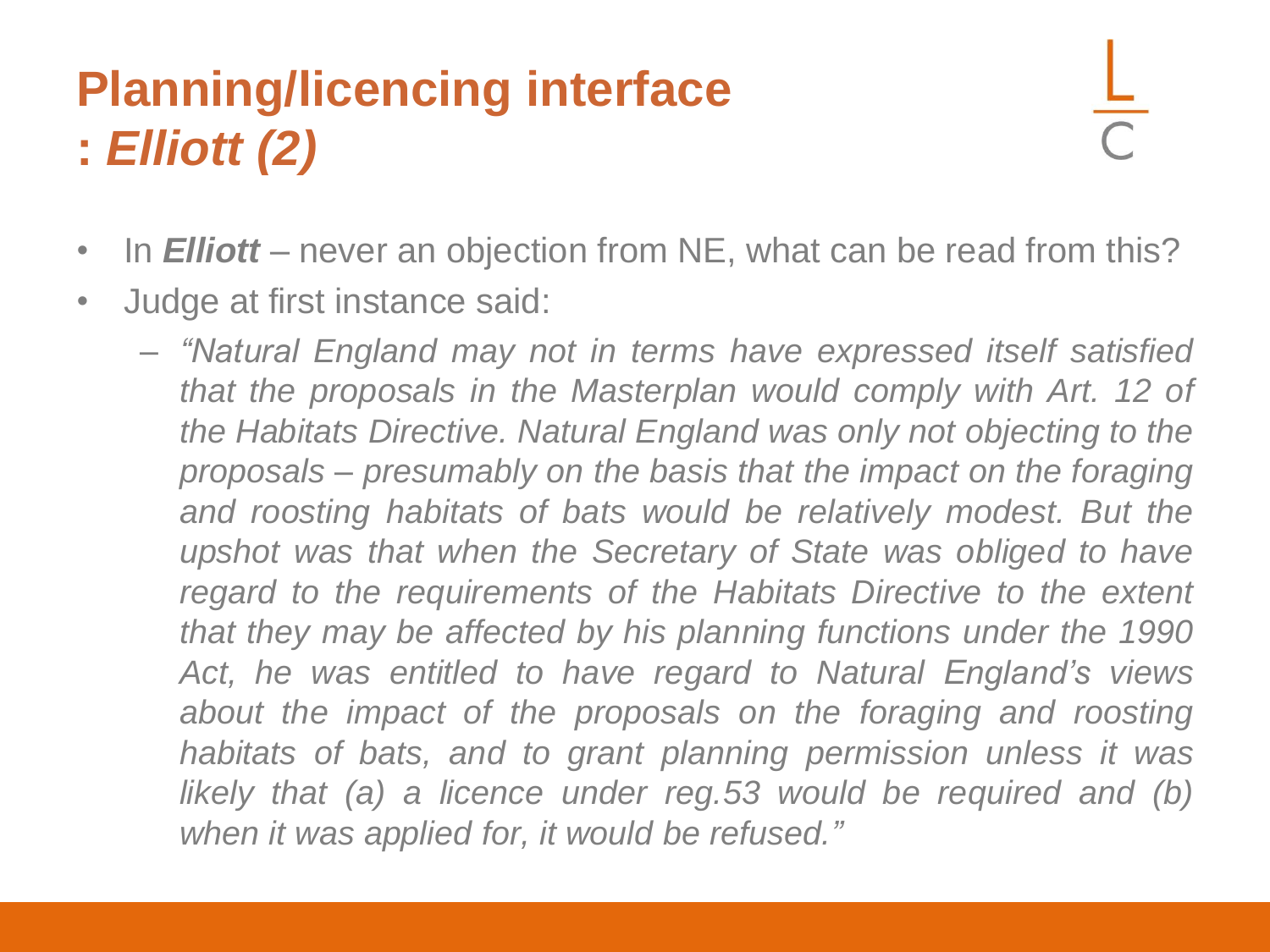### **Planning/licencing interface :** *Elliott (3)*

- *"… the Secretary of State took the view that it was likely that a licence under reg.53 would be granted if it was sought, all the more so for him to have thought that it was unlikely that it would not be granted if it was sought …."*
- That despite no express mention of IROPI in DL ...
- Appeal to CA; rejected.
- Rejected also argument that need for or benefit of raising funds out of the residential development could not be IROPI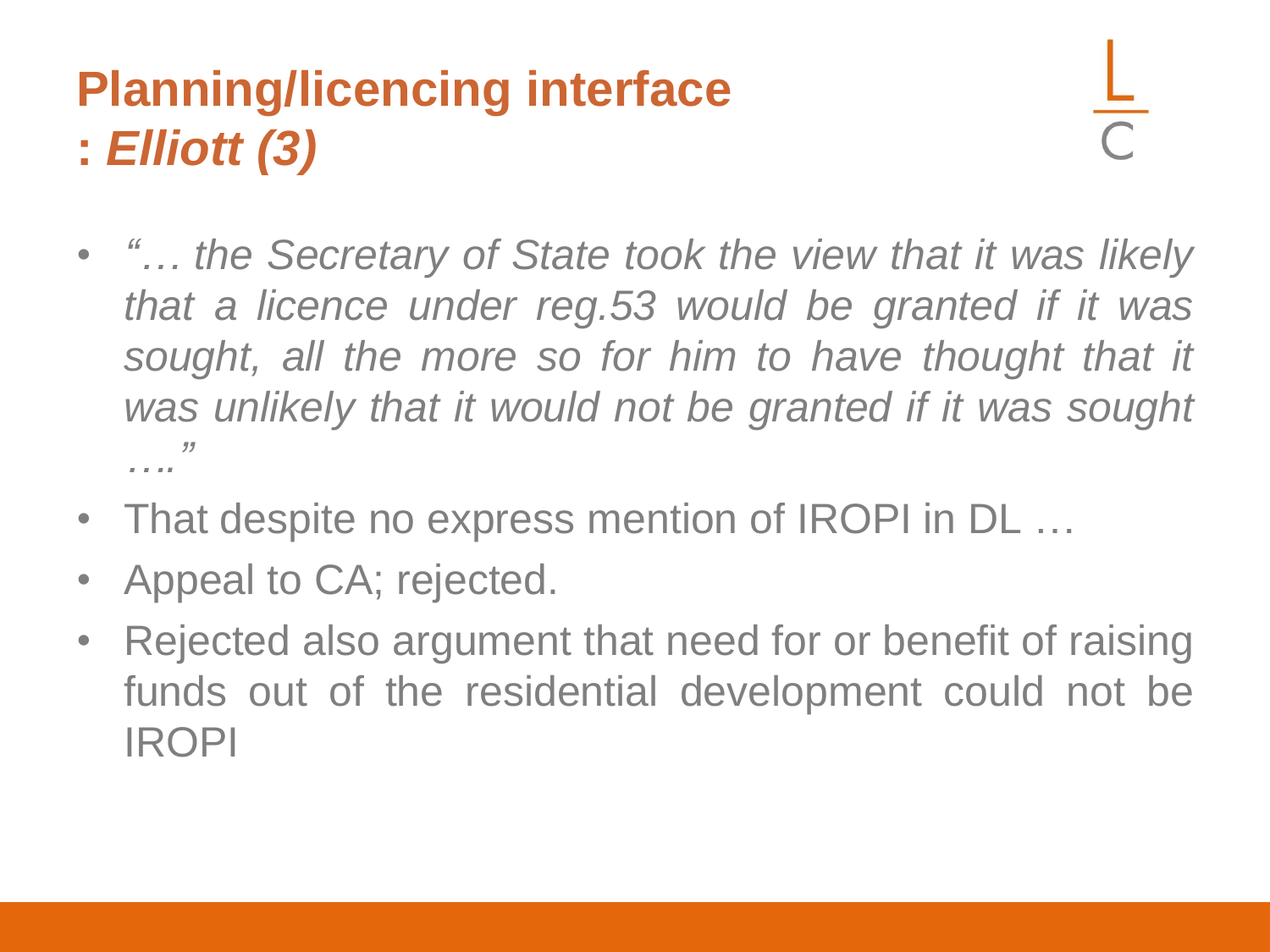# **Planning/licencing interface :** *Prideaux (1)*

- EfW facility; access road along disused railway and require demolition of buildings
- C argued significant detrimental effect on habitats of 3 EPS
- Council addressed whether NE would licence; and alternatives
- The EfW was urgently needed in waste terms
- Challenge on basis failed to consider likely effects on EPS by not considering alternatives to the access road.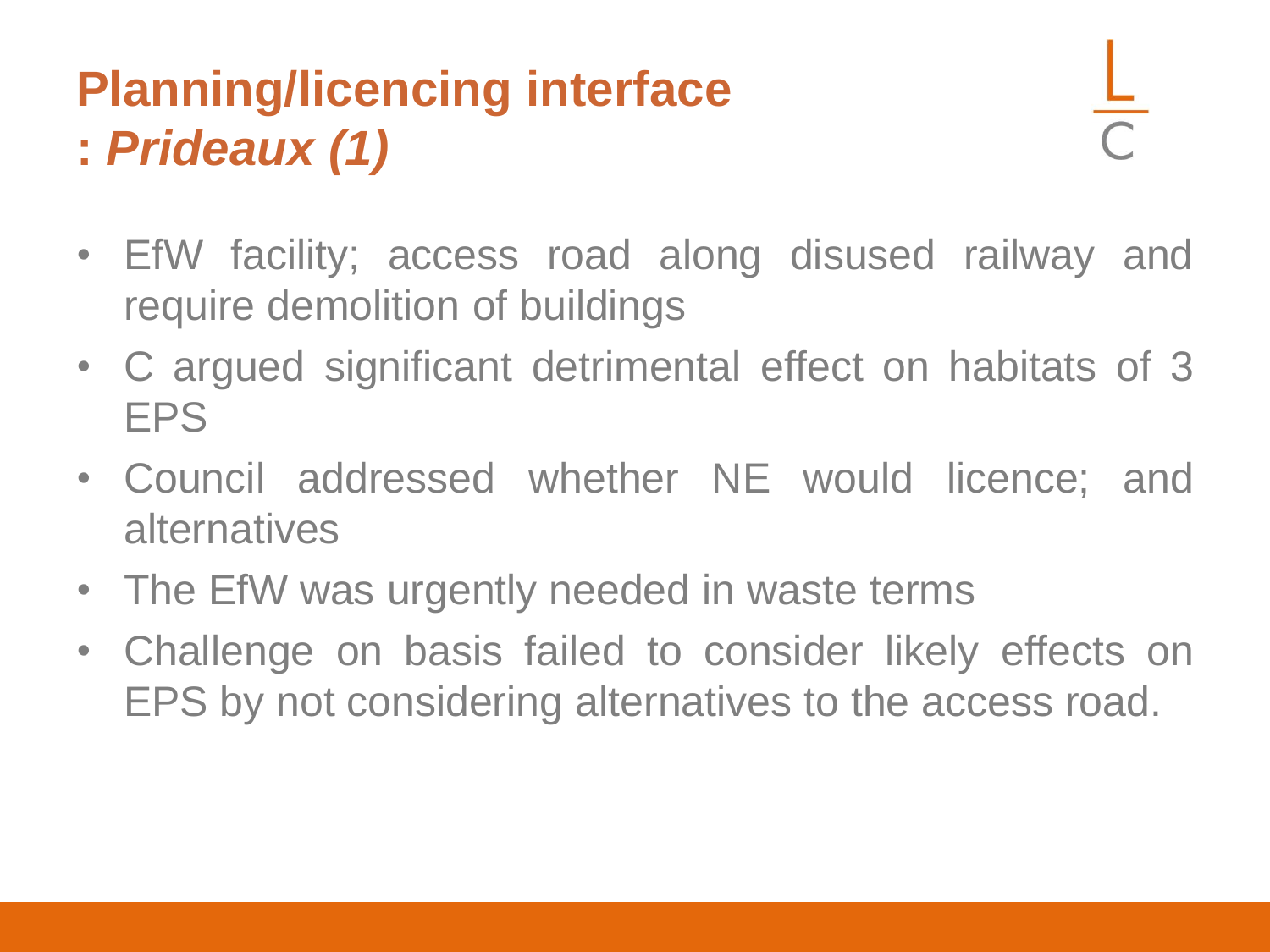#### **Planning/licencing interface :** *Prideaux (2)*

- Lindblom J careful and detailed analysis of *Morge* and *Elliott* – see paras. 81 – 123
- Considers Commission Guidance document on strict protection of species of Community interest under the Habitats Directive and its advice on whether there is no other satisfactory alternative under Art. 16
- Re-emphasised duty of the CC was to have regard to Habitats Directive; not to enforce its compliance that for **NE**
- Confirmed *Woolley* approach was not good law after *Morge* (*Wooley* not specifically mentioned in *Morge,* SC)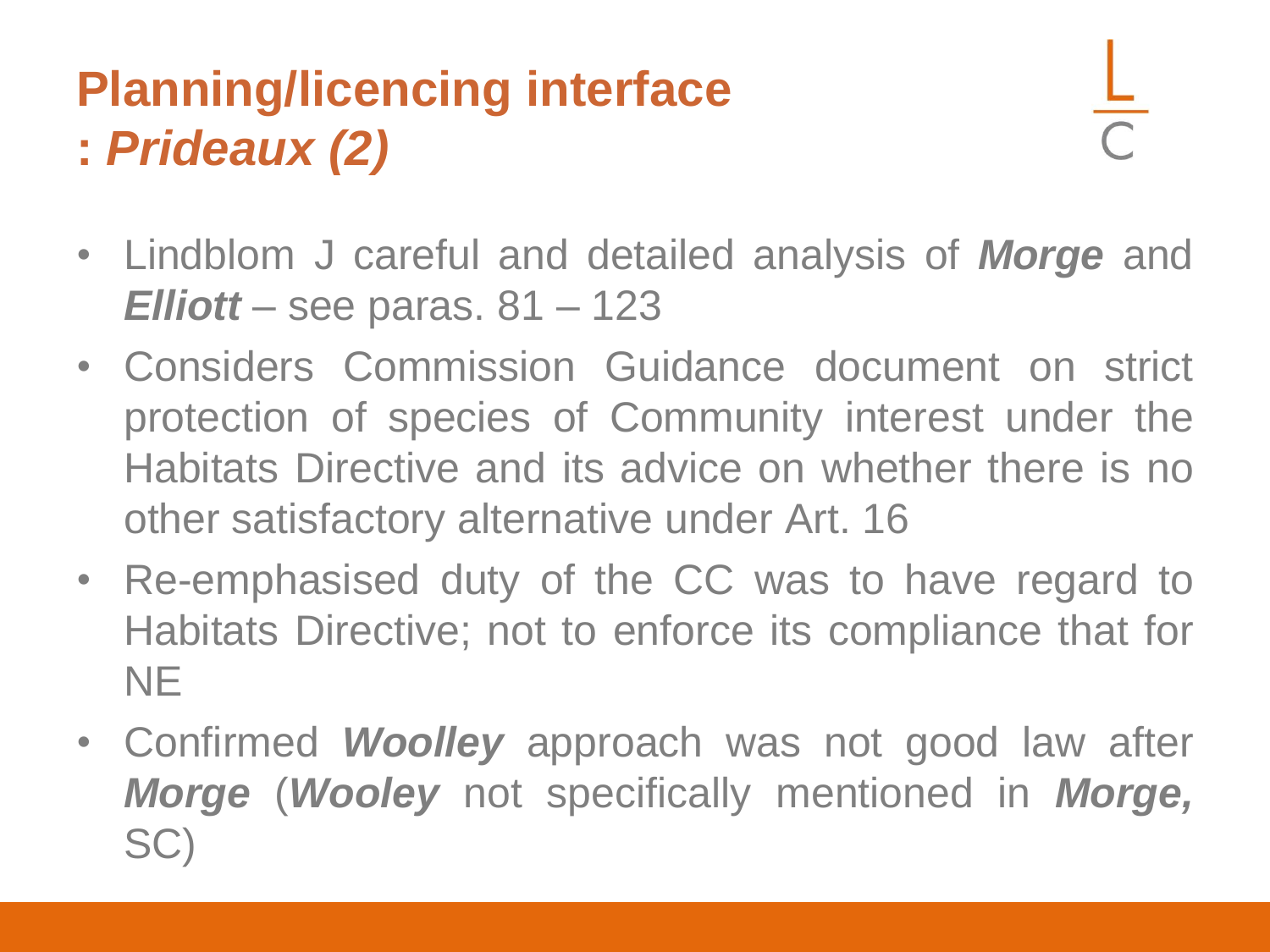#### **Planning/licencing interface :** *Prideaux (3)*

- Alternative routes for access road considered in EIA;
- Route chosen only one that removed all traffic from local roads – huge environmental benefit
- Alternatives not acceptable for various reasons
- Decision-maker not confined merely to comparing which route least harmful to EPS and only allowing that route
- Art 16(1) says no "reasonable alternative" not "no alternative"
- Not as strict as Art 6(3) and (4) re habitats
- Commission guidance not the law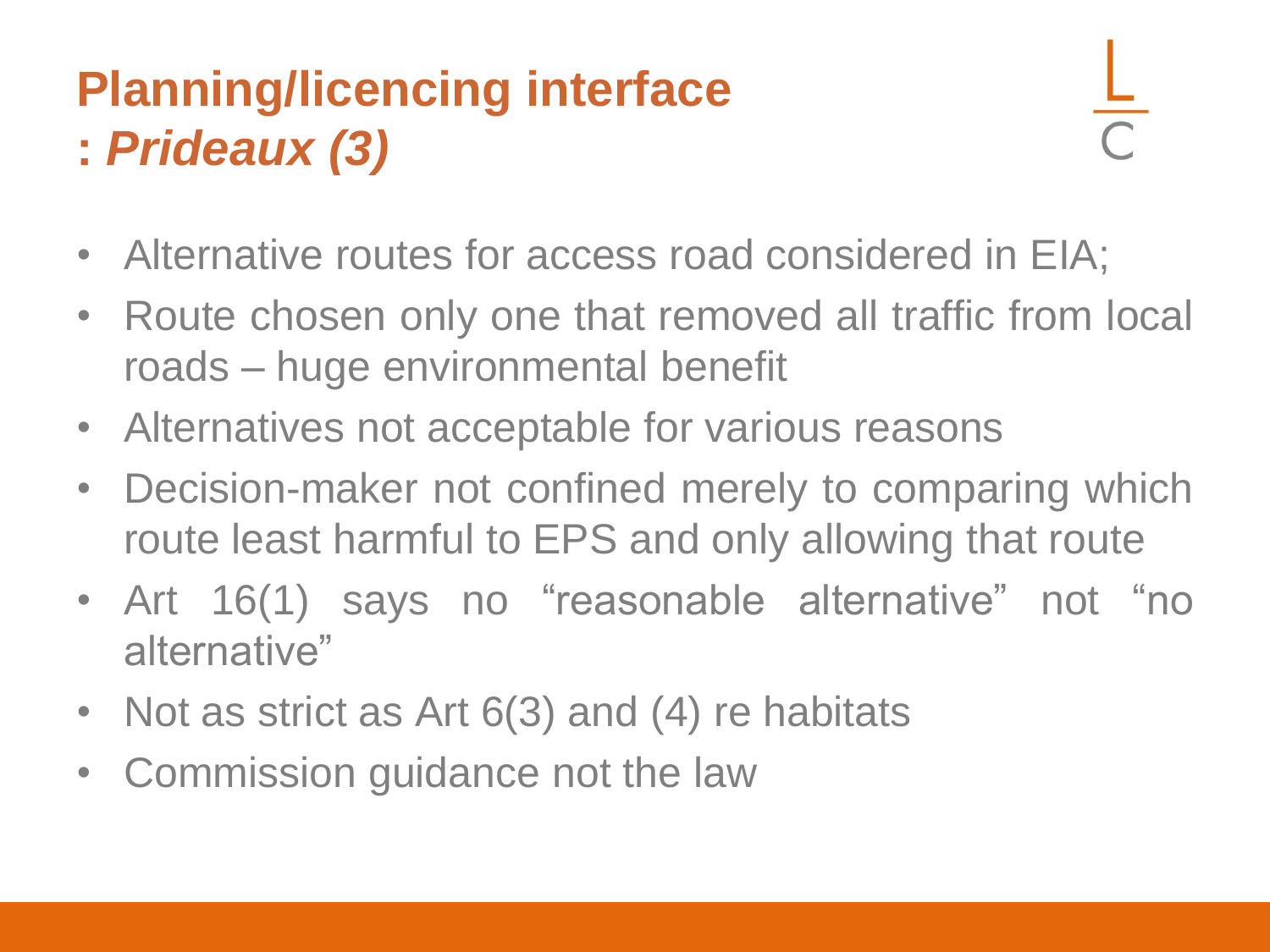#### **Planning/licencing interface :** *Prideaux (4)*

- Reject suggestion alternative must be regarded as satisfactory – or only satisfactory – if less harmful to EPS
	- Otherwise *"As Mr Maurici pointed out, this could have very odd results. For example, it might be seen as justifying the destruction of a [SSSI] where no species protected under the Habitats Directive were present, even if the impacts of the proposed development on [EPS] were going to be modest and easily overcome"*
- Other considerations than EPS relevant in considering alternatives; a view supported by Commission Guidance
- To be satisfactory other option must be "real" not "theoretical"; if alternative unacceptable in planning terms not "reasonable"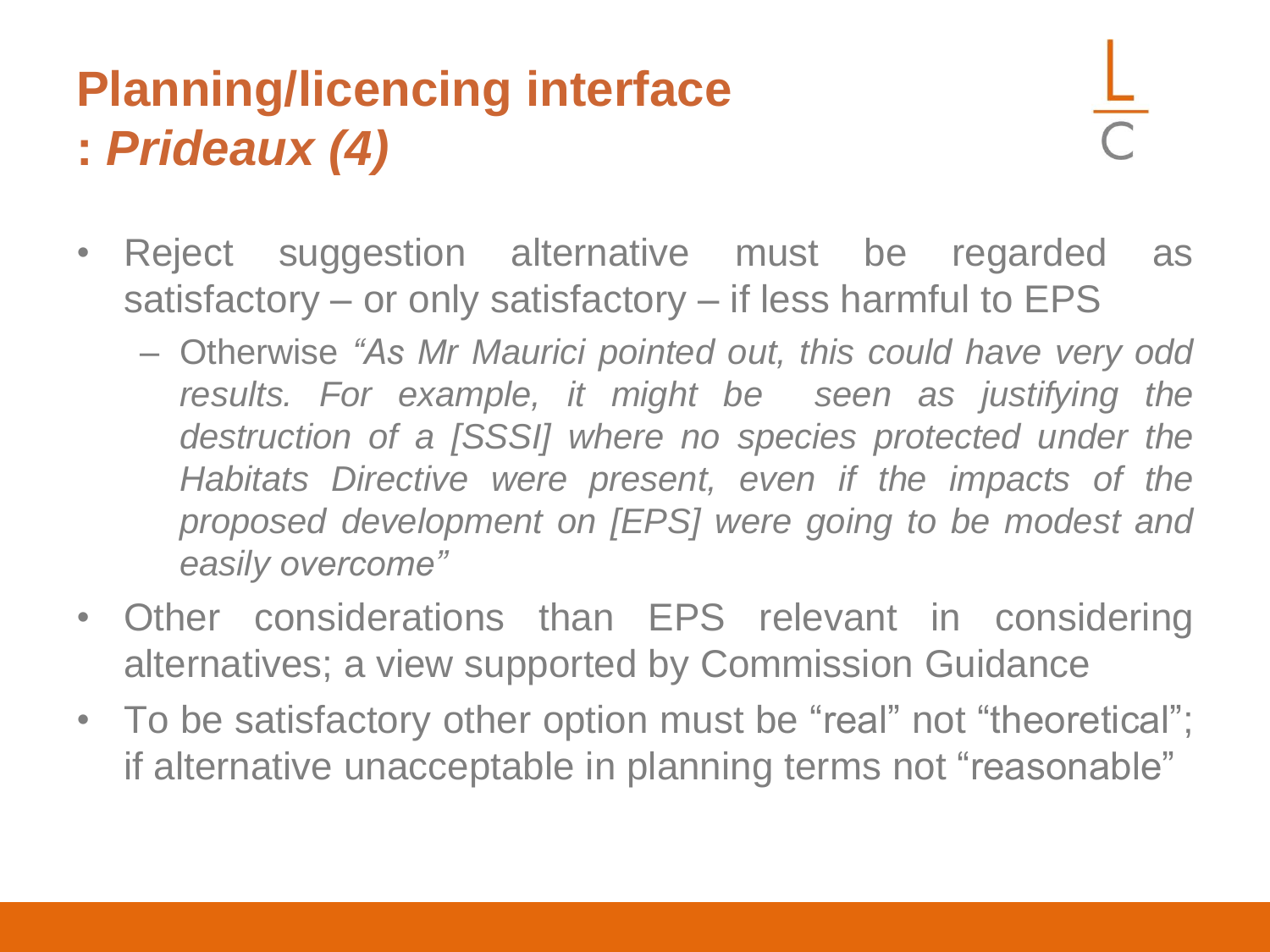# **Planning/licencing interface :** *Prideaux (5)*

- What is a satisfactory alternative depends on what sought to be achieved via derogation; see by analogy Case C-344/03 *Commission v Finland* [2005] ECR I-11033 hunting of long-tailed duck
- CC entitled to give great weight to NE's lack of objection on EPS grounds; it had objected on other grounds (re SSSI) not EPS; and then withdrawn on SSSI
- No hint from NE that derogation licences may not be granted
- In *Morge* Ne opposed and withdrew; here never opposed – but no material difference.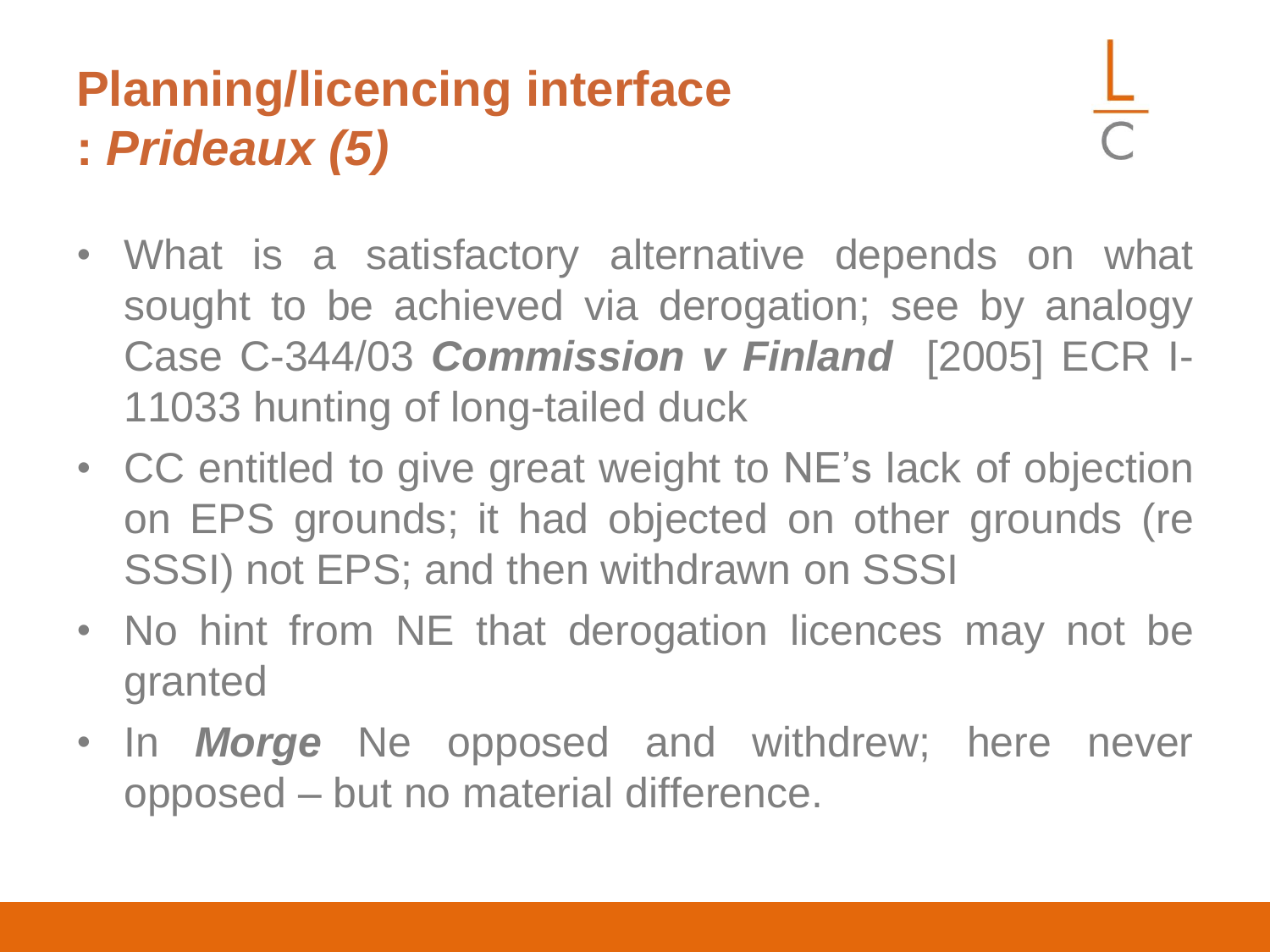#### **Discretion not to quash:** *Walton* **(1)**

- *Walton* SC case on appeal from Scotland
- In Scottish Courts a habitats case
- Before SC an SEA case
- Concerned Aberdeen Western Peripheral Route
- Further retreat from *Berkeley v Secretary of State for the Environment* [2001] 2 A.C. 603 e.g. that where breach of EU law narrow discretion not to quash
- All obiter ...
- See *R (Jones) v Mansfield* [2004] Env. L.R. 21 (CA)*, Bown v SSLGTR* [2004] Env LR 509 (CA) and *Edwards v Environment Agency* [2009] 1 All E.R. 57 (HL).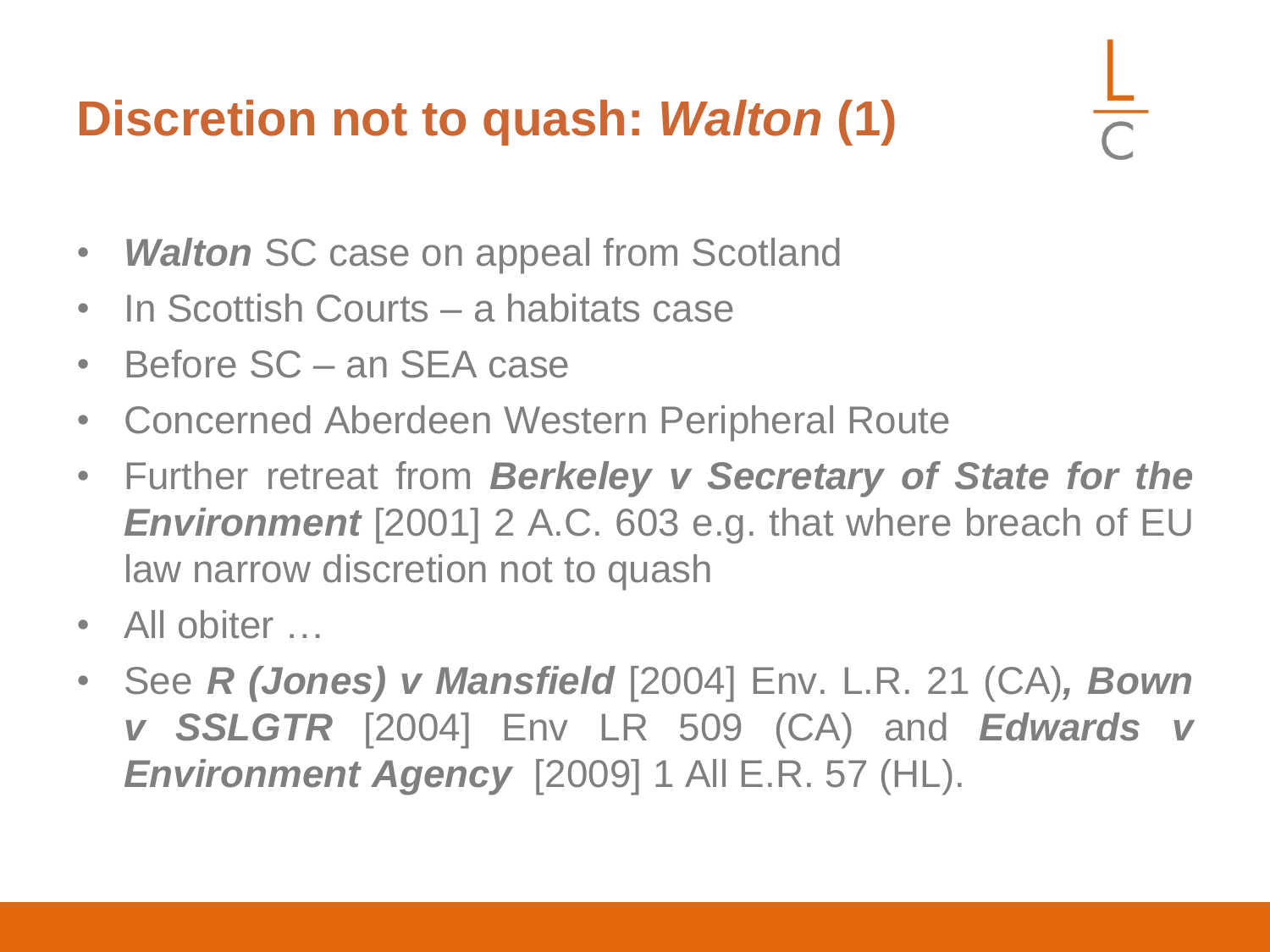#### **Discretion not to quash:** *Walton* **(2)**

- In *Walton* R conceded if there was a *"substantial failure"* to comply with SEA Directive, then Court should hold the remedy (see Lord Reed at 77)
- Lord Carnwath at 137 need not necessarily follow *"where there has been some shortfall in the SEA procedure at an earlier stage, regardless of whether it has caused any prejudice to anyone in practice, and regardless of the consequences for wider public interests."*
- Lord Carnwath at 131 where the consequence to the public and private interests from quashing a decision which is in breach of SEA is very great "*it would be extraordinary*" if, in considering its discretion whether to grant relief "*the court were precluded by principles of domestic or European law from weighing that prejudice in the balance*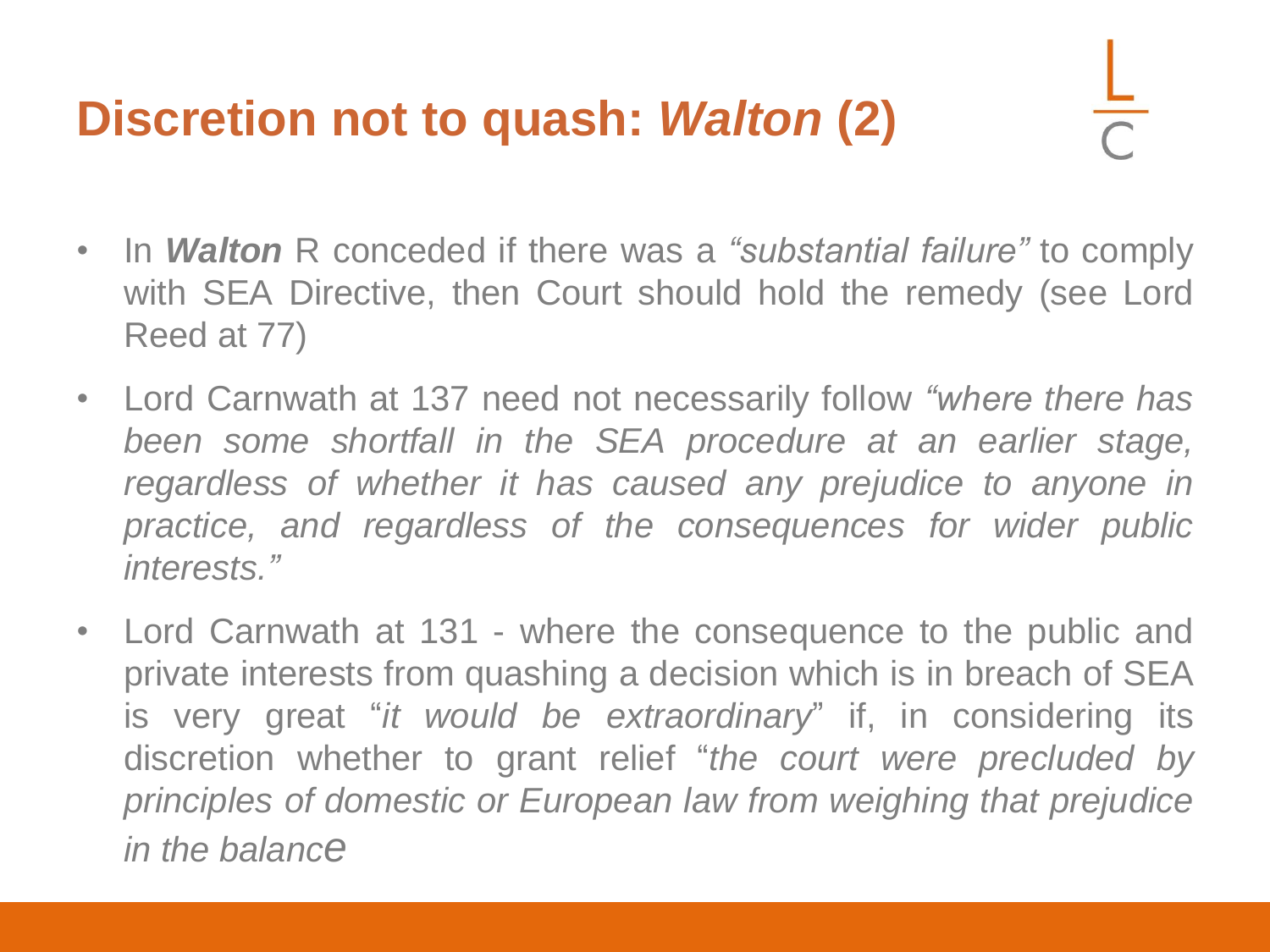#### **Discretion not to quash:** *Walton* **(3)**

- Lord Reed expressed similar sentiments.
	- At 155 said the Court should "*weigh in the balance against any breach of the Directive that the applicant was able to establish the potential prejudice to public and private interests that would result if the [plan/programme] were to be quashed*".
	- And at 156 "*Where there are good grounds for thinking that the countervailing prejudice to public or private interests would be very great, as there are in this case, it will be open to the court in the exercise of its discretion to reject a challenge that is based solely on the ground that a procedural requirement of European law has been breached if it is satisfied that this is where the balance should be struck*."